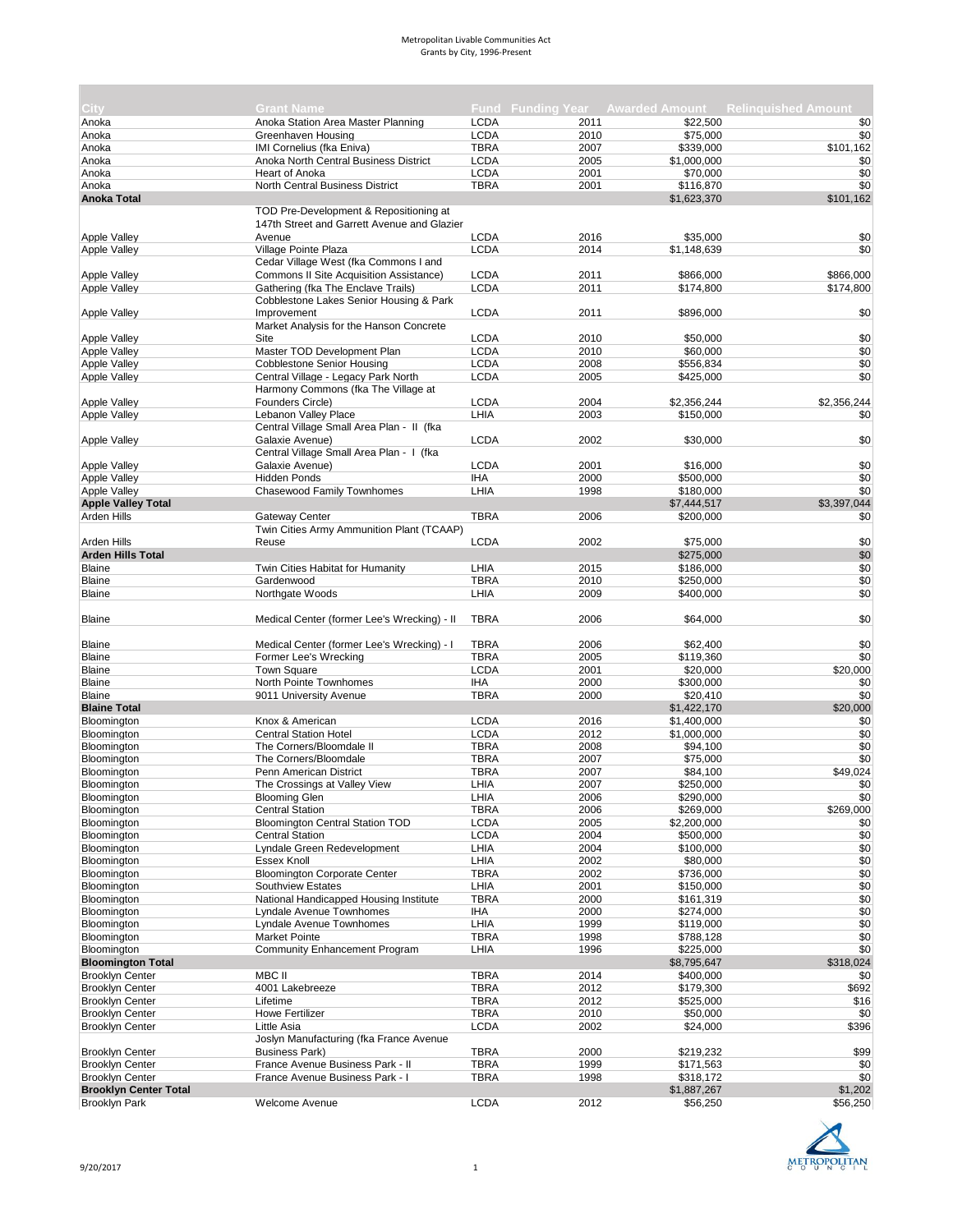| City                          | <b>Grant Name</b>                            |             |      |             | <b>Fund Funding Year Awarded Amount Relinguished Amount</b> |
|-------------------------------|----------------------------------------------|-------------|------|-------------|-------------------------------------------------------------|
| <b>Brooklyn Park</b>          | Village Creek - III                          | <b>TBRA</b> | 2005 | \$73.900    | \$0                                                         |
|                               |                                              |             |      |             |                                                             |
| <b>Brooklyn Park</b>          | Village Creek II                             | <b>LCDA</b> | 2004 | \$1,180,000 | \$0                                                         |
| <b>Brooklyn Park</b>          | Village Creek - I                            | <b>LCDA</b> | 2003 | \$346,150   | \$0                                                         |
| <b>Brooklyn Park</b>          | Village North Shopping Center                | <b>TBRA</b> | 2003 | \$257,400   | \$93,152                                                    |
|                               | Shingle Creek Corridor Improvements - II fka |             |      |             |                                                             |
| <b>Brooklyn Park</b>          | The Village)                                 | <b>LCDA</b> | 2001 | \$500,000   | \$0                                                         |
|                               | Shingle Creek Corridor Improvements - I (fka |             |      |             |                                                             |
| <b>Brooklyn Park</b>          | The Village)                                 | <b>LCDA</b> | 2000 | \$1,000,000 | \$0                                                         |
|                               | Co-Op Northwest Community Revitalization     |             |      |             |                                                             |
|                               |                                              |             |      |             |                                                             |
| <b>Brooklyn Park</b>          | Corporation                                  | LHIA        | 1999 | \$40,000    | \$0                                                         |
| <b>Brooklyn Park</b>          | The Village                                  | <b>LCDA</b> | 1998 | \$75,000    | \$0                                                         |
| <b>Brooklyn Park</b>          | <b>Courtyard Apartments</b>                  | <b>TBRA</b> | 1996 | \$500,000   | \$218,211                                                   |
| <b>Brooklyn Park Total</b>    |                                              |             |      | \$4,028,700 | \$367,613                                                   |
| <b>Burnsville</b>             | Valley Ridge Redevelopment                   | <b>LCDA</b> | 2010 | \$800,000   | \$0                                                         |
| <b>Burnsville</b>             | Heart of the City Family Housing             | LHIA        | 2002 | \$300,000   | \$0                                                         |
|                               |                                              |             |      |             |                                                             |
| <b>Burnsville</b>             | Heart of the City                            | LHIA        | 2001 | \$100,000   | \$0                                                         |
| <b>Burnsville</b>             | <b>Strip Center Reuse</b>                    | <b>LCDA</b> | 2001 | \$70,000    | \$0                                                         |
| <b>Burnsville</b>             | Heart of the City - II                       | <b>LCDA</b> | 2000 | \$2,500,000 | \$0                                                         |
| <b>Burnsville</b>             | Heart of the City - I                        | <b>LCDA</b> | 1999 | \$1,612,317 | \$0                                                         |
| <b>Burnsville Total</b>       |                                              |             |      | \$5,382,317 | \$0                                                         |
| Carver                        | <b>Carver Crossing</b>                       | <b>LCDA</b> | 2014 | \$1,190,000 | \$0                                                         |
| <b>Carver Total</b>           |                                              |             |      |             | \$0                                                         |
|                               |                                              |             |      | \$1,190,000 |                                                             |
| Centerville                   | Redevelopment of Block 8                     | <b>LCDA</b> | 2008 | \$763,100   | \$763,100                                                   |
| <b>Centerville Total</b>      |                                              |             |      | \$763,100   | \$763,100                                                   |
| Champlin                      | Mississippi Crossings                        | <b>LCDA</b> | 2012 | \$1,000,000 | \$0                                                         |
|                               | Mississippi Crossings Transit-Oriented       |             |      |             |                                                             |
| Champlin                      | Development                                  | <b>LCDA</b> | 2004 | \$60,000    | \$0                                                         |
|                               |                                              |             |      |             |                                                             |
| Champlin                      | Louie's Auto Recyclers - II                  | <b>TBRA</b> | 2003 | \$200,000   | \$0                                                         |
| Champlin                      | Louie's Auto Recyclers - I                   | <b>TBRA</b> | 2001 | \$307,372   | \$0                                                         |
| <b>Champlin Total</b>         |                                              |             |      | \$1,567,372 | \$0                                                         |
| Chanhassen                    | Gateway Place                                | LHIA        | 2005 | \$300,000   | \$0                                                         |
| Chanhassen                    | Chanhassen Family Housing                    | LHIA        | 1999 | \$200,000   | \$200,000                                                   |
| Chanhassen                    | Villages on the Ponds                        | <b>LCDA</b> | 1996 | \$500,500   | \$0                                                         |
|                               |                                              |             |      |             |                                                             |
| <b>Chanhassen Total</b>       |                                              |             |      | \$1,000,500 | \$200,000                                                   |
| Chaska                        | Cooper's Grocery                             | <b>LCDA</b> | 2010 | \$500,000   | \$500,000                                                   |
| Chaska                        | The Landing                                  | <b>LCDA</b> | 2008 | \$240,636   | \$0                                                         |
| Chaska                        | Block 6 Redevelopment II                     | <b>TBRA</b> | 2007 | \$326,600   | \$190,242                                                   |
| Chaska                        | <b>Block 6 Redevelopment</b>                 | <b>TBRA</b> | 2006 | \$66,400    | \$0                                                         |
| Chaska                        | <b>Clover Field Townhomes</b>                | LHIA        | 2006 | \$75,000    | \$0                                                         |
|                               |                                              |             |      |             |                                                             |
| Chaska                        | Sinclair fka Clover Field Marketplace)       | <b>LCDA</b> | 2005 | \$965,000   | \$0                                                         |
| Chaska                        | East Creek Acres-II                          | LHIA        | 2004 | \$100,000   | \$67,318                                                    |
| Chaska                        | Chaska Community Land Trust                  | LHIA        | 2003 | \$150,000   | \$0                                                         |
| Chaska                        | <b>Riverwoods Development</b>                | LHIA        | 2002 | \$150,000   | \$0                                                         |
| Chaska                        | Clover Ridge                                 | <b>LCDA</b> | 2001 | \$750,000   | \$0                                                         |
|                               |                                              |             |      |             |                                                             |
| Chaska                        | Chaska Brickyard                             | <b>IHA</b>  | 2000 | \$450,000   | \$0                                                         |
| Chaska                        | <b>Brickyard</b>                             | <b>TBRA</b> | 1999 | \$77,909    | \$0                                                         |
| Chaska                        | East Creek Acres                             | LHIA        | 1998 | \$200,000   | \$0                                                         |
| Chaska                        | <b>Brickyard Redevelopment</b>               | <b>LCDA</b> | 1997 | \$344,100   | \$0                                                         |
| Chaska                        | East Creek Carriage Homes                    | LHIA        | 1996 | \$130,000   | \$0                                                         |
| <b>Chaska Total</b>           |                                              |             |      | \$4,525,645 | \$757,560                                                   |
| <b>Circle Pines</b>           | <b>City Center Redevelopment</b>             | <b>LCDA</b> | 1998 |             | \$0                                                         |
|                               |                                              |             |      | \$30,000    |                                                             |
| <b>Circle Pines Total</b>     |                                              |             |      | \$30,000    | \$0                                                         |
| Columbia Heights              | Industrial Park- II North Lot                | <b>TBRA</b> | 2006 | \$19,100    | \$0                                                         |
| Columbia Heights              | Grand Central Lofts                          | LCDA        | 2006 | \$760,008   | \$760,008                                                   |
| Columbia Heights              | Huset Parkway                                | <b>LCDA</b> | 2005 | \$580,147   | \$0                                                         |
| Columbia Heights              | Columbia Heights Industrial Park - III       | <b>TBRA</b> | 2005 | \$292,900   | \$60,996                                                    |
| Columbia Heights              | Columbia Heights Industrial Park - II        | <b>TBRA</b> | 2004 | \$288,892   | \$1,281                                                     |
|                               |                                              |             |      |             |                                                             |
| Columbia Heights              | Columbia Heights Industrial Park I           | <b>TBRA</b> | 2003 | \$231,731   | \$0                                                         |
|                               | Columbia Heights - Greater Metropolitan      |             |      |             |                                                             |
| Columbia Heights              | <b>Housing Corporation</b>                   | LHIA        | 2003 | \$95,000    | \$0                                                         |
|                               |                                              |             |      |             |                                                             |
| Columbia Heights              | 39th & Central Avenue Redevelopment Site     | <b>LCDA</b> | 2002 | \$25,000    | \$0                                                         |
| Columbia Heights              | Home Rehabilitation Incentive Program        | LHIA        | 2002 | \$25,000    | \$0                                                         |
|                               |                                              |             |      |             |                                                             |
| Columbia Heights              | <b>Community Revitalization</b>              | <b>LCDA</b> | 1998 | \$575,000   | \$0                                                         |
| <b>Columbia Heights Total</b> |                                              |             |      | \$2,892,778 | \$822,285                                                   |
| Coon Rapids                   | <b>Riverdale Station Redevelopment</b>       | <b>LCDA</b> | 2016 | \$985,000   | \$0                                                         |
| Coon Rapids                   | Foley Boulevard Station Area Planning        | <b>LCDA</b> | 2012 | \$40,000    | \$0                                                         |
| Coon Rapids                   | Northstar Ridge                              | LHIA        | 2001 | \$150,000   | \$0                                                         |
| Coon Rapids                   | 1350-1440 Coon Rapids Boulevard              | <b>TBRA</b> | 1999 |             | \$0                                                         |
|                               |                                              |             |      | \$124,781   |                                                             |
| <b>Coon Rapids Total</b>      |                                              |             |      | \$1,299,781 | \$0                                                         |
|                               | Langdon Square (fka. East Ravine             |             |      |             |                                                             |
| <b>Cottage Grove</b>          | Community Pre-design)                        | <b>LCDA</b> | 1999 | \$150,000   | \$0                                                         |
| <b>Cottage Grove</b>          | Parkside Apartments                          | LHIA        | 1996 | \$125,000   | \$0                                                         |
| <b>Cottage Grove Total</b>    |                                              |             |      | \$275,000   | \$0                                                         |
|                               |                                              |             |      |             |                                                             |
| Crystal                       | Cavanagh School                              | <b>TBRA</b> | 2012 | \$200,000   | \$47,081                                                    |
| Crystal                       | West Panhandle Redevelopment                 | <b>LCDA</b> | 2002 | \$60,000    | \$0                                                         |
|                               | Northwest Metro Four Cities Housing          |             |      |             |                                                             |
| Crystal                       | <b>Resource Center</b>                       | <b>LCDA</b> | 1998 | \$492,000   | \$0                                                         |
|                               |                                              |             |      |             |                                                             |

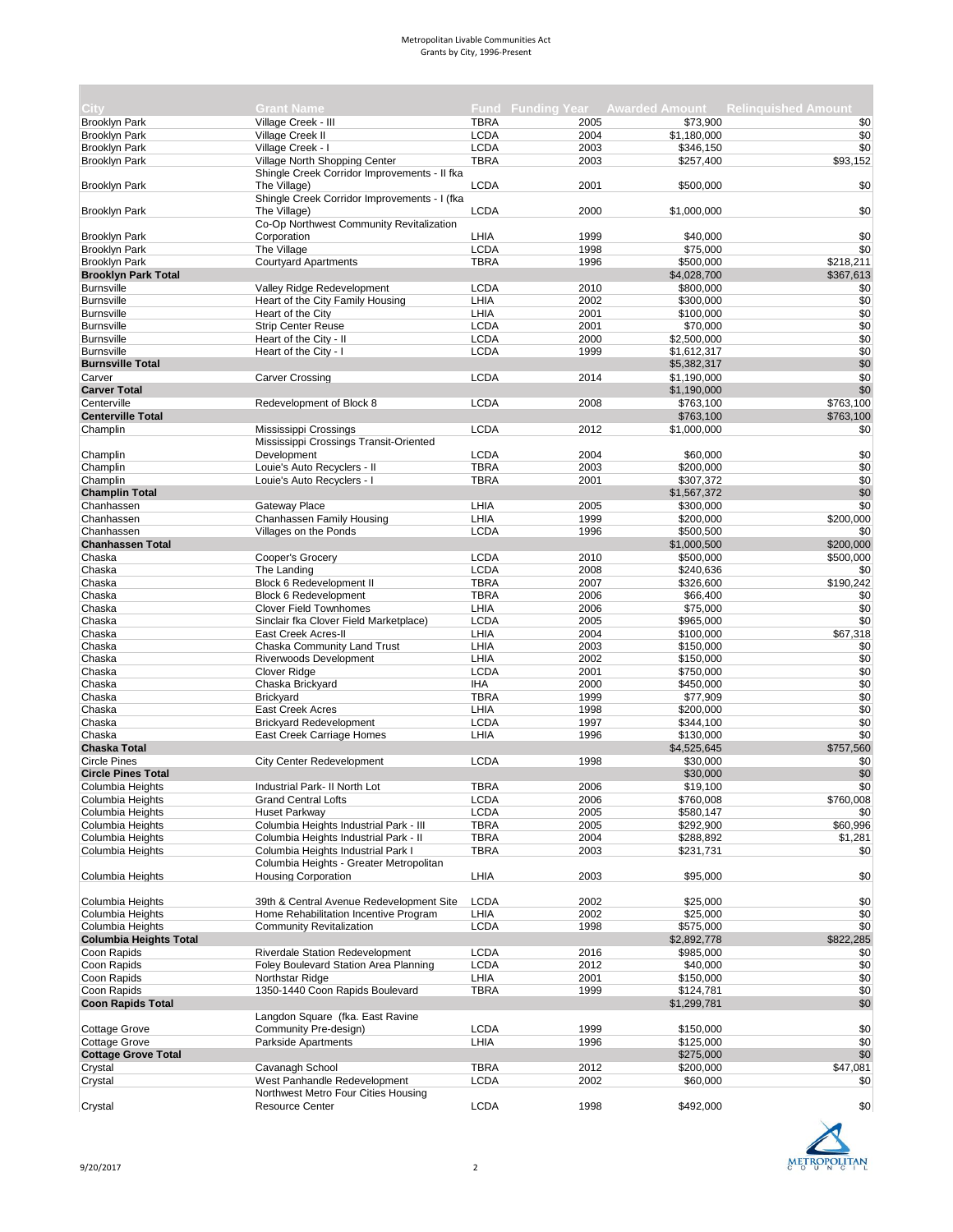| City:                          | <b>Grant Name</b>                                              |                            |              |                        | Fund Funding Year Awarded Amount Relinguished Amount |
|--------------------------------|----------------------------------------------------------------|----------------------------|--------------|------------------------|------------------------------------------------------|
| Crystal                        | Welcome Neighborhood                                           | <b>LCDA</b>                | 1997         | \$50,000               | \$0                                                  |
| <b>Crystal Total</b>           |                                                                |                            |              | \$802,000              | \$47,081                                             |
| Dayton                         | <b>Historic Village Revitalization</b>                         | <b>LCDA</b>                | 2001         | \$44,000               | \$17,036                                             |
| <b>Dayton Total</b>            |                                                                |                            |              | \$44,000               | \$17,036                                             |
| Eagan                          | Lakeshore Townhomes                                            | LHIA                       | 2013         | \$200,000              | \$0                                                  |
| <b>Eagan Total</b>             |                                                                |                            |              | \$200,000              | \$0                                                  |
| <b>Eden Prairie</b>            | Shady Oak Station Area                                         | <b>LCDA</b>                | 2014         | \$50,000               | \$0                                                  |
| <b>Eden Prairie</b>            | <b>TOD Zoning District Ordinance</b>                           | <b>LCDA</b>                | 2012         | \$60,000               | \$0                                                  |
| <b>Eden Prairie</b>            | Town Center Stormwater Analysis                                | <b>LCDA</b>                | 2011         | \$45,000               | \$0                                                  |
| <b>Eden Prairie</b>            | <b>Presbyterian Homes</b>                                      | <b>LCDA</b>                | 2009         | \$848,300              | \$848,300                                            |
| <b>Eden Prairie</b>            | Edenvale Townhomes                                             | LHIA                       | 1997         | \$300,000              | \$0                                                  |
| <b>Eden Prairie Total</b>      |                                                                |                            |              | \$1,303,300            | \$848,300                                            |
| Edina                          | 49-1/2 Street Mixed-Use Redevelopment                          | <b>TBRA</b>                | 2017         | \$338,900              | \$0                                                  |
|                                | Proposed Medical Office and Parking                            |                            |              |                        |                                                      |
| Edina<br>Edina                 | <b>Structure</b><br>66 West                                    | <b>TBRA</b><br>LHIA        | 2016<br>2015 | \$73,200<br>\$400,000  | \$0<br>\$0                                           |
| Edina                          | 66 West                                                        | <b>LCDA</b>                | 2015         | \$900,000              | \$0                                                  |
| Edina                          | Pentagon Park South                                            | <b>TBRA</b>                | 2014         | \$448,100              | \$0                                                  |
| Edina                          | Pentagon Park North Phase II                                   | <b>TBRA</b>                | 2013         | \$535,100              | \$0                                                  |
| Edina                          | Pentagon Park North Phase I                                    | <b>TBRA</b>                | 2012         | \$568,000              | \$0                                                  |
| Edina                          | Grandview Small Area Plan                                      | <b>LCDA</b>                | 2010         | \$100,000              | \$0                                                  |
| Edina                          | Yorkdale Townhomes                                             | LHIA                       | 2010         | \$250,000              | \$0                                                  |
| Edina                          | Pentagon Park Hotel                                            | <b>TBRA</b>                | 2008         | \$317,400              | \$317,400                                            |
| <b>Edina Total</b>             |                                                                |                            |              | \$3,930,700            | \$317,400                                            |
| <b>Elko New Market</b>         | Market Village (Senior Housing II)                             | <b>TBRA</b>                | 2012         | \$4,100                | \$0                                                  |
| <b>Elko New Market</b>         | Senior Housing                                                 | <b>TBRA</b>                | 2010         | \$53,000               | \$0                                                  |
| <b>Elko New Market Total</b>   |                                                                |                            |              | \$57,100               | \$0                                                  |
| Excelsior                      | <b>Making New History</b>                                      | <b>LCDA</b>                | 2001         | \$70,000               | \$0                                                  |
| <b>Excelsior Total</b>         |                                                                |                            |              | \$70,000               | \$0                                                  |
| <b>Falcon Heights</b>          | Falcon Heights Town Center                                     | <b>TBRA</b>                | 2003         | \$74.773               | \$0                                                  |
| <b>Falcon Heights</b>          | Falcon Heights Town Square Townhomes                           | LHIA                       | 2003         | \$150,000              | \$0                                                  |
| <b>Falcon Heights</b>          | Falcon Heights Town Square                                     | <b>LCDA</b>                | 2002         | \$1,000,000            | \$0                                                  |
| <b>Falcon Heights</b>          | Town Square Apartments                                         | LHIA                       | 2002         | \$300,000              | \$0                                                  |
| <b>Falcon Heights Total</b>    |                                                                |                            |              | \$1,524,773            | \$0                                                  |
| Farmington                     | Twin Ponds II                                                  | LHIA                       | 2010         | \$250,000              | \$0                                                  |
| Farmington                     | <b>Twin Ponds</b>                                              | LHIA                       | 2007         | \$210,000              | \$0<br>\$0                                           |
| Farmington                     | Spruce Street Bridge Project<br>Spruce Street Development Plan | <b>LCDA</b><br><b>LCDA</b> | 2003<br>2002 | \$955,000<br>\$40,000  | \$0                                                  |
| Farmington<br>Farmington       | Former Elm Park Landfill                                       | <b>TBRA</b>                | 1999         | \$85,030               | \$0                                                  |
| <b>Farmington Total</b>        |                                                                |                            |              | \$1,540,030            | \$0                                                  |
| <b>Forest Lake</b>             | <b>Ivy Estates</b>                                             | LHIA                       | 2015         | \$150,000              | \$0                                                  |
| <b>Forest Lake</b>             | <b>Forest Oak Apartments</b>                                   | LHIA                       | 2010         | \$100,000              | \$0                                                  |
| <b>Forest Lake</b>             | <b>Forest Oak Apartments</b>                                   | <b>LCDA</b>                | 2008         | \$500,000              | \$0                                                  |
| <b>Forest Lake</b>             | Washington County Strategic Land<br><b>Acquisition Project</b> | <b>LCDA</b>                | 2008         | \$1,060,000            | \$516,500                                            |
|                                | TrailSide Senior Living (fka Washington                        |                            |              |                        |                                                      |
| <b>Forest Lake</b>             | County Senior Housing/Headwaters)                              | <b>LCDA</b>                | 2007         | \$700,000              | \$0                                                  |
| <b>Forest Lake</b>             | <b>Forest Ridge Townhomes</b>                                  | LHIA                       | 2004         | \$225,000              | \$0                                                  |
| <b>Forest Lake Total</b>       |                                                                |                            |              | \$2,735,000            | \$516,500                                            |
| Fridley                        | Northern Stacks Phase IV                                       | <b>TBRA</b>                | 2016         | \$1,023,700            | \$0                                                  |
| Fridley                        | Northern Stacks Phase III                                      | <b>TBRA</b>                | 2015         | \$902,500              | \$0                                                  |
| Fridley                        | Northern Stacks Phase II                                       | <b>TBRA</b>                | 2014         | \$600,000              | \$0                                                  |
| Fridley                        | Northern Stacks Phase I                                        | <b>TBRA</b>                | 2013         | \$547,000              | \$0                                                  |
| Fridley                        | Northstar TIF Master Plan                                      | <b>LCDA</b>                | 2012         | \$100,000              | \$0                                                  |
| Fridley                        | 5601 East River Road (Tiro)                                    | <b>TBRA</b>                | 2006         | \$168,000              | \$0                                                  |
| Fridley                        | Former Boise/Onan Site                                         | <b>TBRA</b>                | 1999         | \$154,658              | \$0                                                  |
| Fridley                        | Dealers Manufacturing Company                                  | <b>TBRA</b>                | 1997         | \$443,990              | \$0                                                  |
| <b>Fridley Total</b>           |                                                                |                            |              | \$3,939,848            | \$0                                                  |
| Golden Valley<br>Golden Valley | Xenia Project<br>Dover Hill Apartments                         | <b>TBRA</b><br>LHIA        | 2013         | \$92,400               | \$0                                                  |
| Golden Valley                  | Valley Square Commons                                          | IHA                        | 2009<br>2000 | \$150,000<br>\$350,000 | \$0<br>\$0                                           |
| Golden Vallev                  | Breck School Ice Arena                                         | <b>TBRA</b>                | 2000         |                        | \$0                                                  |
| <b>Golden Valley</b>           | Valley Square Redevelopment Area B                             | <b>LCDA</b>                | 1997         | \$231,750<br>\$510,000 | \$0                                                  |
| <b>Golden Valley Total</b>     |                                                                |                            |              | \$1,334,150            | \$0                                                  |
| Hastings                       | Artspace Hastings River Lofts                                  | <b>LCDA</b>                | 2016         | \$236,891              | \$0                                                  |
| Hastings                       | <b>Artspace Hastings Lofts</b>                                 | <b>TBRA</b>                | 2016         | \$29,100               | \$0                                                  |
| Hastings                       | <b>Great River Landing</b>                                     | <b>LCDA</b>                | 2014         | \$980,000              | \$0                                                  |
| Hastings                       | Hudson Manufacturing Redevelopment                             | <b>TBRA</b>                | 2014         | \$93,400               | \$0                                                  |
| Hastings                       | Hudson Manufacturing Redevelopment                             | <b>TBRA</b>                | 2014         | \$78,000               | \$0                                                  |
|                                | Great River Landing (fka Hudson                                |                            |              |                        |                                                      |
| Hastings                       | Manufacturing)                                                 | <b>TBRA</b>                | 2011         | \$50,000               | \$0                                                  |
| Hastings                       | West Village Townhomes                                         | LHIA                       | 2005         | \$125,000              | \$0                                                  |
| Hastings                       | <b>Hastings Middle School</b>                                  | <b>TBRA</b>                | 2001         | \$256,555              | \$19,357                                             |
|                                | Mixed-Use Development and Expansion                            |                            |              |                        |                                                      |
| Hastings                       | <b>Historic Downtown</b>                                       | <b>LCDA</b>                | 2001         | \$58,500               | \$5,063                                              |
| Hastings                       | Guardian Angels Redevelopment                                  | <b>LCDA</b>                | 2000         | \$500,000              | \$0                                                  |
| Hastings                       | <b>Guardian Angels</b>                                         | <b>TBRA</b>                | 2000         | \$58,350               | \$0                                                  |
| Hastings                       | Marketplace Family Townhomes                                   | LHIA                       | 2000         | \$297,600              | \$0                                                  |

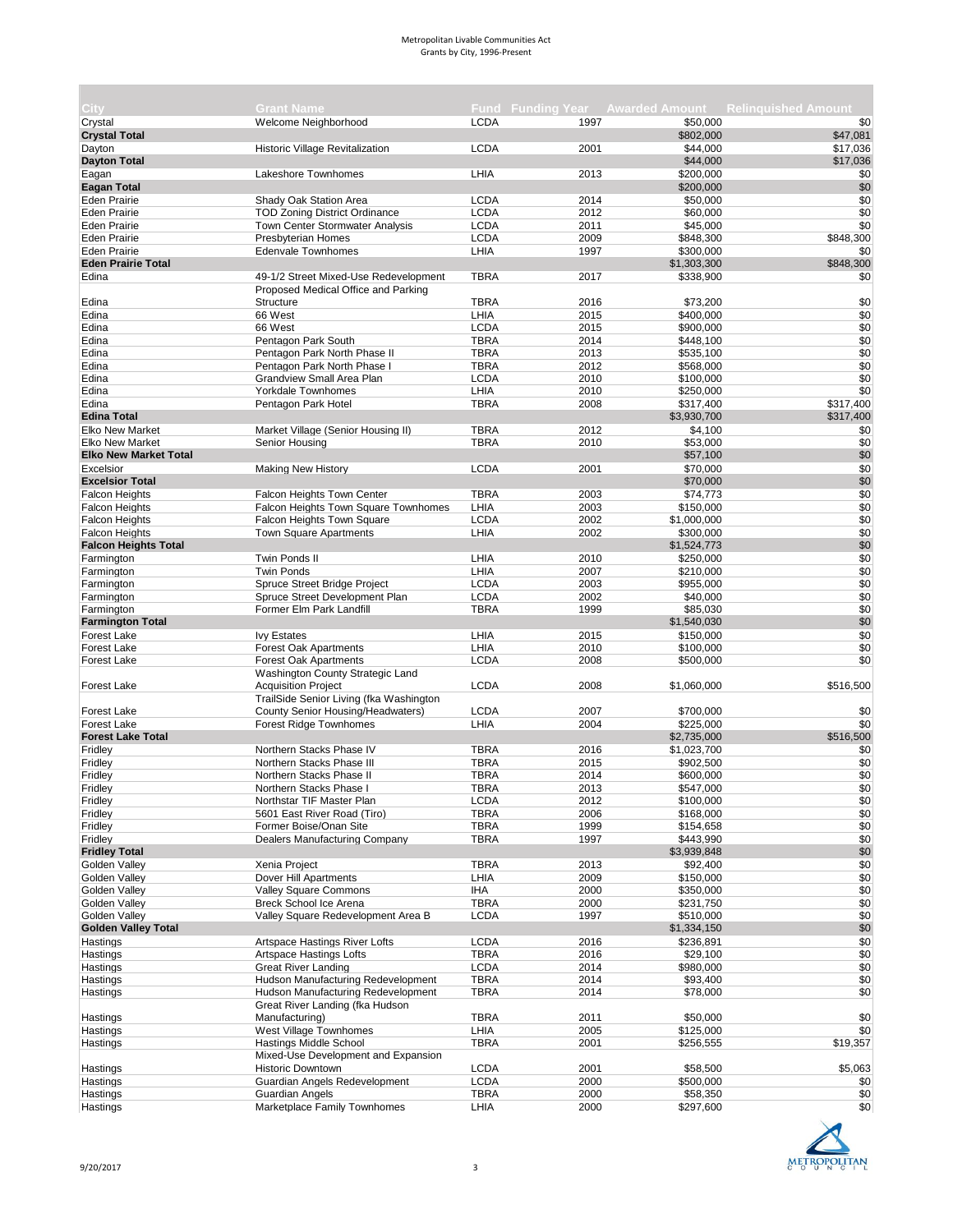| City.                            | <b>Grant Name</b>                             |             |      |             | Fund Funding Year Awarded Amount Relinguished Amount |
|----------------------------------|-----------------------------------------------|-------------|------|-------------|------------------------------------------------------|
|                                  | Hastings Family Townhomes (fka Pleasant       |             |      |             |                                                      |
| Hastings                         | Ridge)                                        | <b>TBRA</b> | 1996 | \$170,000   | \$0                                                  |
| Hastings                         | <b>Tyler Street Apartments</b>                | <b>TBRA</b> | 1996 | \$85,121    | \$17,770                                             |
| <b>Hastings Total</b>            |                                               |             |      | \$3,018,517 | \$42,190                                             |
| Hilltop                          | Hilltop Redevelopment Study Area              | <b>LCDA</b> | 2004 | \$28,500    | \$5,138                                              |
| <b>Hilltop Total</b>             |                                               |             |      | \$28,500    | \$5,138                                              |
| Hopkins                          | <b>Oxford Village Apartments</b>              | <b>TBRA</b> | 2015 | \$190,100   | \$0                                                  |
| Hopkins                          | The ARTery                                    | <b>LCDA</b> | 2014 | \$1,325,000 | \$0                                                  |
| Hopkins                          | Oxford Green                                  | <b>LCDA</b> | 2013 | \$1,600,000 | \$0                                                  |
| Hopkins                          | <b>Gallery Flats</b>                          | <b>TBRA</b> | 2012 | \$15,000    | \$0                                                  |
| Hopkins                          | Lutheran Digest                               | <b>TBRA</b> | 2012 | \$26,200    | \$0                                                  |
| Hopkins                          | 8th Avenue Corridor - Phase I                 | <b>LCDA</b> | 2011 | \$900,000   | \$600,000                                            |
| Hopkins                          | 8th Avenue Corridor - Phase I                 | <b>TBRA</b> | 2011 | \$17,500    | \$1,994                                              |
| Hopkins                          | 8th Avenue Corridor - Phase I                 | <b>TBRA</b> | 2011 | \$119,500   | \$0                                                  |
| Hopkins                          | Park Nicollet Clinic                          | <b>TBRA</b> | 2011 | \$30,000    | \$5,736                                              |
| Hopkins                          | <b>Retail Center</b>                          | <b>TBRA</b> | 2010 | \$124,300   | \$5,588                                              |
| Hopkins                          | Park Nicollet                                 | <b>LCDA</b> | 2009 | \$440,000   | \$440,000                                            |
| Hopkins                          | <b>Excelsior Crossing II</b>                  | <b>TBRA</b> | 2007 | \$615,200   | \$0                                                  |
| Hopkins                          | 6th and Main Condominiums                     | <b>TBRA</b> | 2007 | \$795,900   | \$795,900                                            |
| Hopkins                          | Market Place and Main                         | <b>TBRA</b> | 2006 | \$54,500    | \$54,500                                             |
| Hopkins                          | <b>Excelsior Crossing</b>                     | <b>TBRA</b> | 2006 | \$237,800   | \$0                                                  |
| Hopkins                          | <b>Hopkins School Bus Facility</b>            | <b>TBRA</b> | 2005 | \$290,000   | \$290,000                                            |
| Hopkins                          | Knox/Luther Company                           | <b>TBRA</b> | 2003 | \$452,978   | \$64,584                                             |
| Hopkins                          | <b>Excelsior Tech Center</b>                  | <b>TBRA</b> | 2002 | \$579,528   | \$0                                                  |
| Hopkins                          | Marketplace Lofts                             | <b>LCDA</b> | 2002 | \$250,000   | \$0                                                  |
| Hopkins                          | <b>East Central Business District</b>         | <b>LCDA</b> | 2001 | \$600,000   | \$0                                                  |
| Hopkins                          | 10895 - 10921 Excelsior Boulevard - II        | <b>TBRA</b> | 1999 | \$737,958   | \$0                                                  |
| Hopkins                          | 10895 - 10921 Excelsior Boulevard - I         | <b>TBRA</b> | 1999 | \$168,371   | \$0                                                  |
| <b>Hopkins Total</b>             |                                               |             |      | \$9,569,835 | \$2,258,302                                          |
| Hugo                             | Old Stock Lumber                              | <b>LCDA</b> | 2011 | \$73,000    | \$41,512                                             |
| Hugo                             | Hugo Downtown Redevelopment Plan              | <b>LCDA</b> | 2004 | \$45,000    | \$0                                                  |
| <b>Hugo Total</b>                |                                               |             |      | \$118,000   | \$41,512                                             |
|                                  |                                               |             |      |             |                                                      |
| Inver Grove Heights              | <b>Concord Boulevard</b>                      | <b>LCDA</b> | 2010 | \$48,000    | \$6,814                                              |
| <b>Inver Grove Heights</b>       | Lafayette Family Town Homes                   | LHIA        | 2004 | \$195,900   | \$0                                                  |
| <b>Inver Grove Heights Total</b> |                                               |             |      | \$243,900   | \$6,814                                              |
| Jordan                           | Jordan Valley Townhomes                       | LHIA        | 2006 | \$400,000   | \$0                                                  |
| Jordan Total                     |                                               |             |      | \$400,000   | \$0                                                  |
|                                  | Keystone Crossing (Morgan Square              |             |      |             |                                                      |
| Lakeville                        | Townhomes)                                    | LHIA        | 2014 | \$145,000   | \$0                                                  |
| Lakeville                        | Lakeville Cedar Transit                       | <b>LCDA</b> | 2008 | \$1,000,000 | \$1,000,000                                          |
| Lakeville                        | Meadowlark II                                 | <b>TBRA</b> | 2007 | \$125,000   | \$0                                                  |
| Lakeville                        | Meadowlark                                    | <b>TBRA</b> | 2004 | \$126,717   | \$0                                                  |
| Lakeville                        | Downtown Family Townhomes                     | LHIA        | 2002 | \$195,000   | \$0                                                  |
| Lakeville                        | Country Lane Family Townhomes                 | LHIA        | 1999 | \$166,000   | \$0                                                  |
| Lakeville                        | Cedar Valley Family Townhomes                 | LHIA        | 1997 | \$100,000   | \$0                                                  |
| <b>Lakeville Total</b>           |                                               |             |      | \$1,857,717 | \$1,000,000                                          |
| Lauderdale                       | Larpenteur at Eustis Street                   | LCDA        | 2003 | \$20,000    | \$3,250                                              |
| Lauderdale                       | <b>Bolger Publications Inc.</b>               | <b>TBRA</b> | 1996 | \$256,000   | \$0                                                  |
|                                  | Lightning Transient Research Institute (LTRI) |             |      |             |                                                      |
| Lauderdale                       | Site                                          | <b>TBRA</b> | 1996 | \$658,450   | \$221,266                                            |
| <b>Lauderdale Total</b>          |                                               |             |      | \$934,450   | \$224,516                                            |
|                                  | Anoka County Manufactured Housing             |             |      |             |                                                      |
| Lexington                        | Revitalization                                | LHIA        | 2008 | \$100,000   | \$100,000                                            |
| <b>Lexington Total</b>           |                                               |             |      | \$100,000   | \$100,000                                            |
| Lino Lakes                       | Legacy at Woods Edge                          | <b>LCDA</b> | 2004 | \$750,000   | \$0                                                  |
|                                  | Lino Lakes Apartments (fka Lakewood           |             |      |             |                                                      |
| Lino Lakes                       | Apartments)                                   | LHIA        | 2004 | \$225,000   | \$0                                                  |
| Lino Lakes                       | The Village - II                              | <b>LCDA</b> | 2000 | \$450,000   | \$0                                                  |
| Lino Lakes                       | The Village - I                               | <b>LCDA</b> | 1997 | \$220,000   | \$0                                                  |
| <b>Lino Lakes Total</b>          |                                               |             |      |             | \$0                                                  |
|                                  | Downtown Master Plan and Stormwater           |             |      | \$1,645,000 |                                                      |
|                                  |                                               |             |      |             |                                                      |
| Long Lake                        | <b>Management Project</b>                     | <b>LCDA</b> | 2006 | \$575,000   | \$5,976                                              |
| Long Lake                        | Downtown Implementation Plan                  | <b>LCDA</b> | 2002 | \$70,000    | \$0                                                  |
| <b>Long Lake Total</b>           |                                               |             |      | \$645,000   | \$5,976                                              |
| Loretto                          | Railway Commons                               | <b>LCDA</b> | 2010 | \$36,440    | \$9,609                                              |
| Loretto                          | Loretto Downtown Redevelopment Plan           | <b>LCDA</b> | 2004 | \$15,500    | \$405                                                |
| Loretto                          | West Railway Property                         | TBRA        | 2002 | \$112,005   | \$80,888                                             |
| <b>Loretto Total</b>             |                                               |             |      | \$163,945   | \$90,901                                             |
|                                  | Piccadilly Square (Mahtomedi                  |             |      |             |                                                      |
| Mahtomedi                        | Redevelopment Initiative)                     | <b>LCDA</b> | 2011 | \$1,030,000 | \$0                                                  |
| <b>Mahtomedi Total</b>           |                                               |             |      | \$1,030,000 | \$0                                                  |
| Maple Grove                      | Maple Village II                              | LHIA        | 2011 | \$300,000   | \$0                                                  |
| Maple Grove                      | Maple Village                                 | LHIA        | 2007 | \$275,000   | \$0                                                  |
| Maple Grove                      | Maple Ridge Townhomes                         | LHIA        | 2004 | \$225,000   | \$0                                                  |
|                                  | Rice Lake Townhomes (fka. Lakeshore           |             |      |             |                                                      |
| Maple Grove                      | Townhomes)                                    | LHIA        | 1998 | \$300,000   | \$0                                                  |
| Maple Grove                      | Town Center/Gravel Mining Area Planning       | <b>LCDA</b> | 1997 | \$150,000   | \$150,000                                            |
| <b>Maple Grove Total</b>         |                                               |             |      | \$1,250,000 | \$150,000                                            |
|                                  |                                               |             |      |             |                                                      |

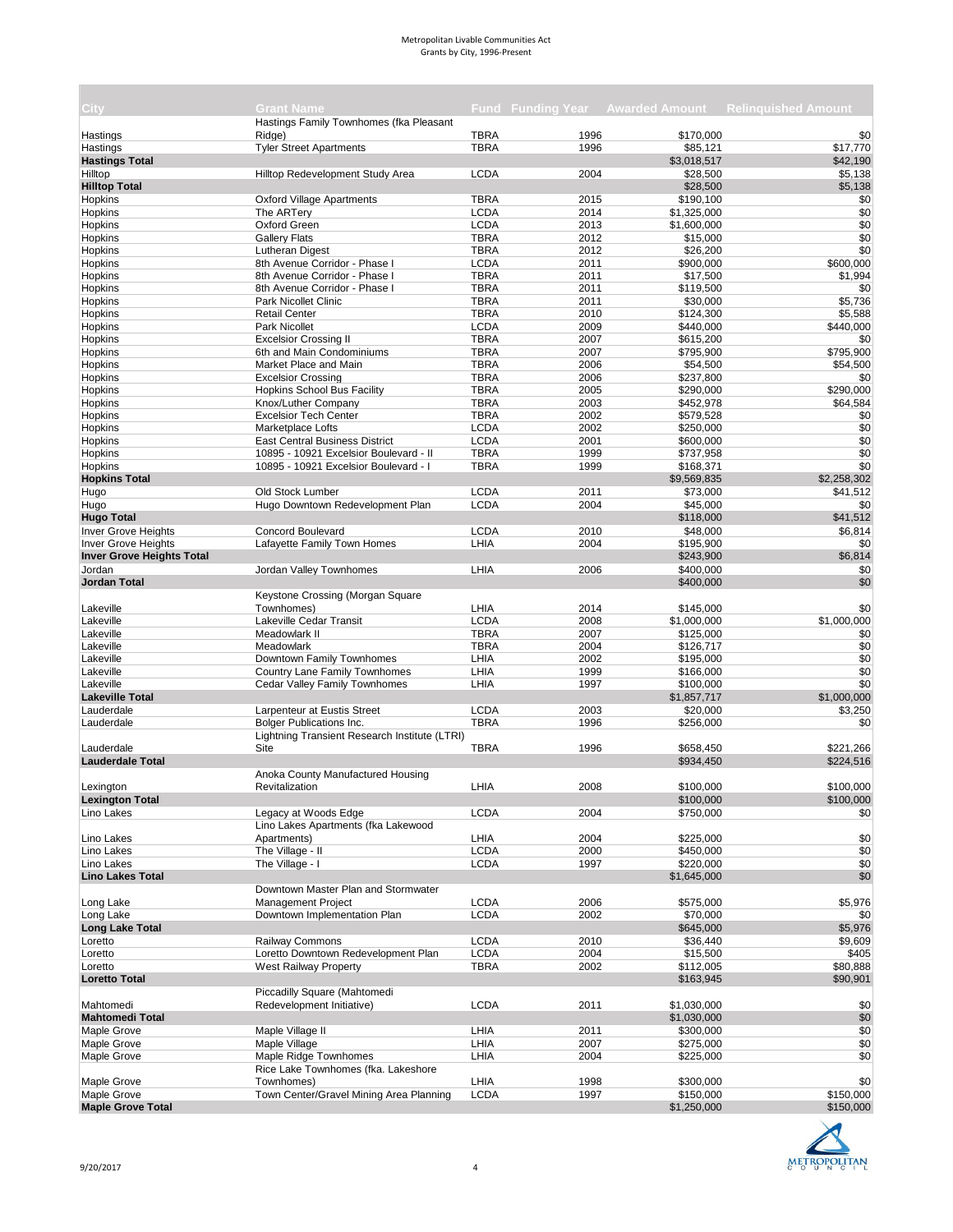|                              |                                                             |             |              |                       | Fund Funding Year Awarded Amount Relinguished Amount |
|------------------------------|-------------------------------------------------------------|-------------|--------------|-----------------------|------------------------------------------------------|
| City<br>Maple Plain          | <b>Grant Name</b><br>Maple Plain Downtown Redevelopment     | <b>LCDA</b> | 2012         | \$895,766             | \$0                                                  |
| <b>Maple Plain Total</b>     |                                                             |             |              | \$895,766             | \$0                                                  |
| Maplewood                    | Villages at Frost-English                                   | <b>TBRA</b> | 2015         | \$77,900              | \$0                                                  |
| Maplewood                    | Villages at Frost & English                                 | <b>LCDA</b> | 2013         | \$1,900,000           | \$0                                                  |
| Maplewood                    | Concordia Arms                                              | LHIA        | 2012         | \$300,000             | \$0                                                  |
| Maplewood                    | <b>Trails Edge Townhomes</b>                                | LHIA        | 2007         | \$300,000             | \$0                                                  |
| Maplewood                    | Gladstone Neighborhood Redevelopment                        | <b>LCDA</b> | 2006         | \$1,800,000           | \$1,800,000                                          |
| Maplewood                    | Gladstone Neighborhood                                      | <b>LCDA</b> | 2003         | \$8,000               | \$1                                                  |
| Maplewood                    | Maple Pond Homes                                            | LHIA        | 1998         | \$100,000             | \$0                                                  |
| <b>Maplewood Total</b>       |                                                             |             |              | \$4,485,900           | \$1,800,001                                          |
| Mendota Heights              | Mendota Heights Town Center - II                            | <b>LCDA</b> | 2003         | \$300,000             | \$0                                                  |
| <b>Mendota Heights</b>       | Mendota Heights Town Center - I                             | <b>LCDA</b> | 2002         | \$873,400             | \$0                                                  |
|                              | Freeway Road Redevelopment (fka Mendota                     |             |              |                       |                                                      |
| Mendota Heights              | Heights Town Center)                                        | <b>LCDA</b> | 1999         | \$150,000             | \$0                                                  |
|                              | Mendota Heights Family Townhomes (fka                       |             |              |                       |                                                      |
|                              | Lexington Family Townhomes/Hillside Gables                  |             |              |                       |                                                      |
| Mendota Heights              | Family Townhomes)                                           | LHIA        | 1999         | \$200,000             | \$0                                                  |
| <b>Mendota Heights Total</b> |                                                             |             |              | \$1,523,400           | \$0                                                  |
| Minneapolis                  |                                                             | <b>LCDA</b> |              |                       |                                                      |
|                              | <b>Bassett Creek Valley Redevelopment</b><br>Calhoun Towers | <b>TBRA</b> | 2017<br>2017 | \$100,000<br>\$43,900 | \$0<br>\$0                                           |
| Minneapolis                  |                                                             | <b>TBRA</b> | 2017         | \$363,900             | \$0                                                  |
| Minneapolis                  | <b>Target Field Station</b>                                 |             |              |                       |                                                      |
| Minneapolis                  | Park 7                                                      | <b>TBRA</b> | 2017         | \$165,200             | \$0                                                  |
| Minneapolis                  | Nordic House                                                | <b>TBRA</b> | 2017         | \$500,000             | \$0                                                  |
| Minneapolis                  | <b>East Town Apartments</b>                                 | <b>TBRA</b> | 2017         | \$250,000             | \$0                                                  |
| Minneapolis                  | Azine Alley Redevelopment                                   | <b>TBRA</b> | 2017         | \$267,400             | \$0                                                  |
| Minneapolis                  | 1500 Nicollet                                               | <b>TBRA</b> | 2017         | \$390,800             | \$0                                                  |
| Minneapolis                  | 205 Park                                                    | <b>TBRA</b> | 2017         | \$206,300             | \$0                                                  |
| Minneapolis                  | Minnehaha Townhomes                                         | LHIA        | 2016         | \$400.000             | \$0                                                  |
| Minneapolis                  | Indian Neighborhood Club Expansion                          | LHIA        | 2016         | \$300,000             | \$0                                                  |
| Minneapolis                  | Foundry, The                                                | <b>TBRA</b> | 2016         | \$406,400             | \$0                                                  |
| Minneapolis                  | Hook & Ladder Apartments                                    | <b>TBRA</b> | 2016         | \$211,600             | \$0                                                  |
| Minneapolis                  | The Quarry (Outlots A and B)                                | <b>TBRA</b> | 2016         | \$36,000              | \$0                                                  |
| Minneapolis                  | Ironclad Minneapolis                                        | <b>TBRA</b> | 2016         | \$262,300             | \$0                                                  |
| Minneapolis                  | Theater Garage Marquee Apartments                           | <b>TBRA</b> | 2016         | \$132,000             | \$0                                                  |
| Minneapolis                  | Penn Avenue Union                                           | <b>TBRA</b> | 2016         | \$122,100             | \$0                                                  |
| Minneapolis                  | <b>Great River Landing</b>                                  | <b>LCDA</b> | 2016         | \$638,500             | \$0                                                  |
| Minneapolis                  | L & H Station Phase I                                       | <b>LCDA</b> | 2016         | \$1,361,500           | \$0                                                  |
|                              |                                                             |             |              |                       |                                                      |
| Minneapolis                  | Hook & Ladder (fka The Siwek Development) LCDA              |             | 2016         | \$1,300,000           | \$0                                                  |
| Minneapolis                  | Sabathani Senior Housing                                    | <b>LCDA</b> | 2016         | \$516,109             | \$0                                                  |
| Minneapolis                  | California Street Apartments Area                           | <b>TBRA</b> | 2016         | \$50,000              | \$0                                                  |
| Minneapolis                  | NordHaus (fka Superior Plating)                             | <b>TBRA</b> | 2016         | \$488,500             | \$0                                                  |
| Minneapolis                  | 1215 2nd Ave N                                              | <b>TBRA</b> | 2016         | \$55,600              | \$0                                                  |
| Minneapolis                  | City of Lakes Community Land Trust                          | LHIA        | 2015         | \$150,000             | \$0                                                  |
| Minneapolis                  | <b>Marshall Flats</b>                                       | LHIA        | 2015         | \$400,000             | \$0                                                  |
| Minneapolis                  | 117 27th                                                    | <b>TBRA</b> | 2015         | \$175,300             | \$0                                                  |
| Minneapolis                  | PPL YouthLink Supportive Housing                            | <b>TBRA</b> | 2015         | \$110,000             | \$0                                                  |
| Minneapolis                  | Aeon Prospect Park                                          | <b>TBRA</b> | 2015         | \$201,300             | \$0                                                  |
| Minneapolis                  | <b>Target Field Station Office Building</b>                 | <b>TBRA</b> | 2015         | \$477,900             | \$477,900                                            |
| Minneapolis                  | <b>ABC Industrial Redevelopment</b>                         | <b>TBRA</b> | 2015         | \$150,000             | \$0                                                  |
| Minneapolis                  | <b>Great River Landing</b>                                  | <b>TBRA</b> | 2015         | \$187,200             | \$0                                                  |
| Minneapolis                  | 4041 Hiawatha (aka Millworks Lofts)                         | <b>TBRA</b> | 2015         | \$58,800              | \$0                                                  |
| Minneapolis                  | Mpls - YouthLink                                            | <b>LCDA</b> | 2015         | \$841,852             | \$0                                                  |
| Minneapolis                  | Mpls - Great River Landing                                  | LCDA        | 2015         | \$500,000             | \$0                                                  |
|                              | NordHaus (fka Superior Plating, East Side                   |             |              |                       |                                                      |
| Minneapolis                  | Station)                                                    | <b>LCDA</b> | 2015         | \$395,000             | \$0                                                  |
|                              |                                                             |             |              |                       |                                                      |
| Minneapolis                  | Hudson Manufacturing - Great River Landing LCDA             |             | 2015         | \$1,485,000           | \$0                                                  |
| Minneapolis                  | PRG Southside Rehabilitation                                | <b>TBRA</b> | 2015         | \$50,000              | \$10,365                                             |
| Minneapolis                  | <b>Upper Harbor Terminal</b>                                | <b>TBRA</b> | 2015         | \$32,200              | \$3,888                                              |
| <b>Minneapolis</b>           | <b>Western Motors</b>                                       | <b>TBRA</b> | 2015         | \$13,100              | \$0                                                  |
| Minneapolis                  | 4146 Fremont Avenue N.                                      | <b>TBRA</b> | 2015         | \$68,600              | \$0                                                  |
|                              | NordHaus (fka Superior Plating, East Side                   |             |              |                       |                                                      |
| Minneapolis                  | Station)                                                    | <b>TBRA</b> | 2015         | \$798,800             | \$0                                                  |
| Minneapolis                  | <b>Seward Towers</b>                                        | <b>TBRA</b> | 2015         | \$517,950             | \$0                                                  |
| Minneapolis                  | Huron Hotel                                                 | <b>TBRA</b> | 2015         | \$180,400             | \$0                                                  |
| Minneapolis                  | 4041 Hiawatha (aka Millworks Lofts)                         | <b>TBRA</b> | 2015         | \$130,100             | \$0                                                  |
| Minneapolis                  | Glendale Redevelopment                                      | <b>LCDA</b> | 2014         | \$100,000             | \$0                                                  |
| Minneapolis                  | MoZaic East                                                 | <b>LCDA</b> | 2014         | \$1,250,000           |                                                      |
|                              |                                                             | <b>LCDA</b> |              |                       | \$0                                                  |
| Minneapolis                  | <b>Broadway Flats</b>                                       |             | 2014         | \$500,000             | \$0<br>\$0                                           |
| Minneapolis                  | City of Lakes Community Land Trust                          | LHIA        | 2014         | \$150,000             |                                                      |
| Minneapolis                  | Mill City Quarter                                           | LHIA        | 2014         | \$214,000             | \$0                                                  |
| Minneapolis                  | Hawthorne EcoVillage Apartments                             | LHIA        | 2014         | \$200,000             | \$0                                                  |
| Minneapolis                  | <b>Broadway Flats</b>                                       | LHIA        | 2014         | \$200,000             | \$0                                                  |
| Minneapolis                  | Mill City Quarter                                           | <b>LCDA</b> | 2014         | \$500,000             | \$0                                                  |
| Minneapolis                  | Aeon Prospect Park                                          | <b>LCDA</b> | 2014         | \$1,445,000           | \$0                                                  |
| Minneapolis                  | <b>Plymouth Building</b>                                    | <b>TBRA</b> | 2014         | \$1,000,000           | \$0                                                  |
| Minneapolis                  | Downtown East                                               | <b>TBRA</b> | 2014         | \$1,000,000           | \$0                                                  |



 $\sim$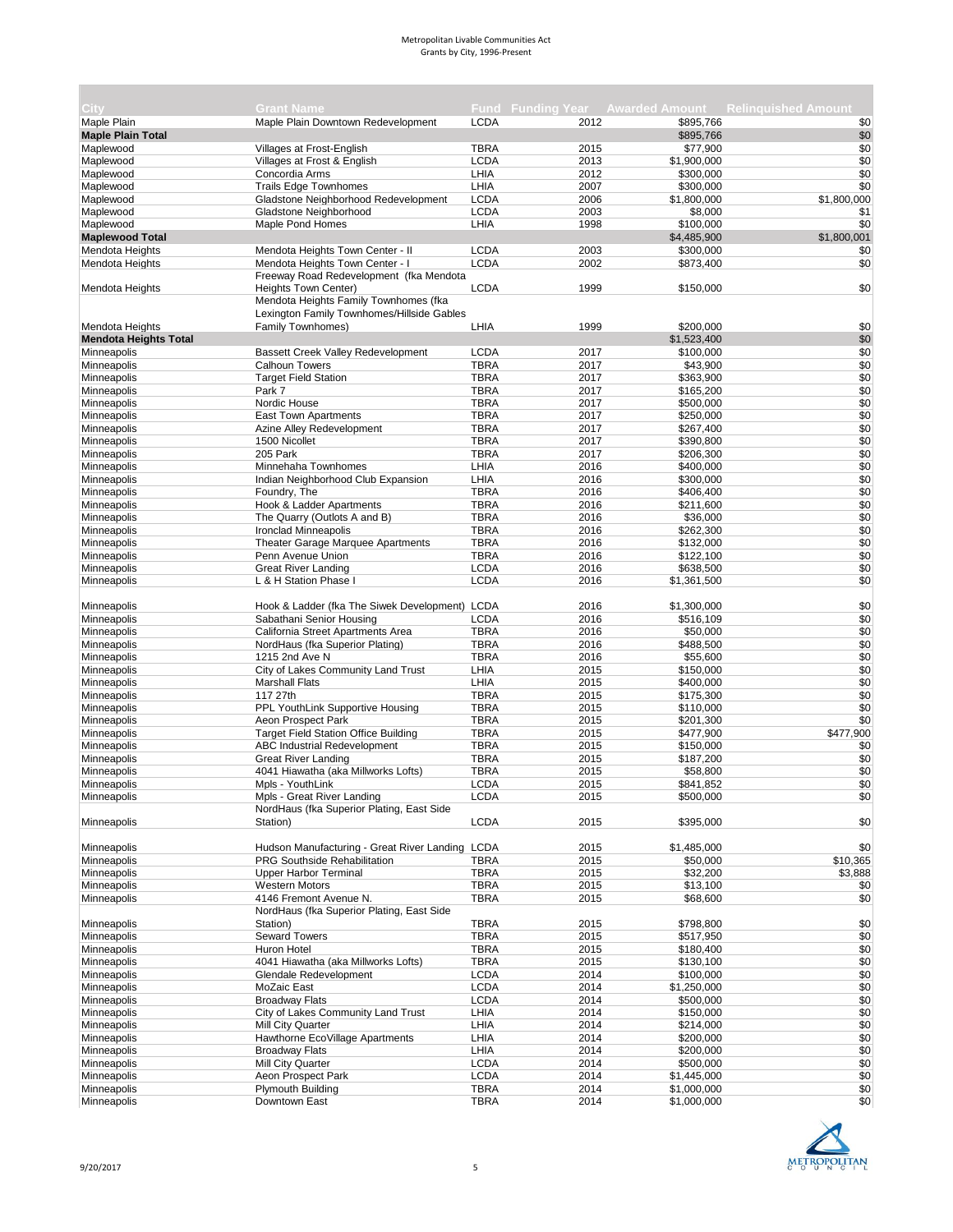| City:       | <b>Grant Name</b>                         |             |      |             | <b>Fund Funding Year Awarded Amount Relinguished Amount</b> |
|-------------|-------------------------------------------|-------------|------|-------------|-------------------------------------------------------------|
|             | Downtown East Park Design, Downtown East  |             |      |             |                                                             |
| Minneapolis | - Block 74 & 75                           | <b>LCDA</b> | 2014 | \$60,000    | \$0                                                         |
|             |                                           |             |      |             |                                                             |
| Minneapolis | 729 Washington Avenue N. Redevelopment    | <b>TBRA</b> | 2014 | \$98,000    | \$0                                                         |
| Minneapolis | Target Field Station - Pad A              | <b>TBRA</b> | 2014 | \$26,625    | \$3,002                                                     |
| Minneapolis | Miller Bag Building                       | <b>TBRA</b> | 2014 | \$23,600    | \$0                                                         |
|             | NordHaus (fka Superior Plating, East Side |             |      |             |                                                             |
| Minneapolis | Station)                                  | <b>TBRA</b> | 2014 | \$712,200   | \$0                                                         |
|             |                                           |             |      |             |                                                             |
| Minneapolis | 800 W Broadway (DEED Workforce Center)    | <b>TBRA</b> | 2014 | \$205,800   | \$0                                                         |
| Minneapolis | <b>Leef Services</b>                      | <b>TBRA</b> | 2014 | \$50,000    | \$0                                                         |
| Minneapolis | Washington-Chicago Development            | <b>TBRA</b> | 2014 | \$423,400   | \$0                                                         |
| Minneapolis | Manufacturer's Building                   | <b>TBRA</b> | 2014 | \$106,200   | \$106,200                                                   |
| Minneapolis | Leef Park                                 | <b>TBRA</b> | 2014 | \$641,000   | \$0                                                         |
| Minneapolis | New Horizon Academy                       | <b>TBRA</b> | 2014 | \$35,900    | \$0                                                         |
| Minneapolis | 602 Residences                            | <b>TBRA</b> | 2014 | \$60,100    | \$12.946                                                    |
| Minneapolis | MoZaic II                                 | <b>LCDA</b> | 2013 | \$750,000   | \$0                                                         |
| Minneapolis | Hawthorne Eco Village                     | <b>LCDA</b> | 2013 | \$1,000,000 | \$0                                                         |
| Minneapolis | Commons @ Penn                            | <b>LCDA</b> | 2013 | \$1,000,000 | \$0                                                         |
| Minneapolis | WaHu Student Housing                      | <b>TBRA</b> | 2013 | \$136,700   | \$0                                                         |
| Minneapolis | Shapco Printing                           | <b>TBRA</b> | 2013 | \$244,900   | \$0                                                         |
| Minneapolis | <b>Plymouth Building</b>                  | <b>TBRA</b> | 2013 | \$500,000   | \$0                                                         |
| Minneapolis | Miller Bag Building                       | <b>TBRA</b> | 2013 | \$125,000   | \$0                                                         |
| Minneapolis | 807 Broadway Revival (Highlight Center)   | <b>TBRA</b> | 2013 | \$576,700   | \$12,160                                                    |
| Minneapolis | PPL Recapitalization Project              | LHIA        | 2013 | \$200,000   | \$0                                                         |
| Minneapolis | The Cameron                               | LHIA        | 2013 | \$200,000   | \$0                                                         |
| Minneapolis | Anishinabe Bii Gii Wiin                   | <b>LCDA</b> | 2013 | \$1,045,000 | \$0                                                         |
| Minneapolis | 4th Street Infrastructure                 | <b>LCDA</b> | 2013 | \$1,000,000 | \$0                                                         |
| Minneapolis | <b>VELO Flats</b>                         | <b>TBRA</b> | 2013 | \$108,200   | \$41,330                                                    |
| Minneapolis | Shapco Printing Redevelopment             | <b>TBRA</b> | 2013 | \$487,400   | \$0                                                         |
| Minneapolis | <b>Thorp Building</b>                     | <b>TBRA</b> | 2013 | \$24,300    | \$406                                                       |
| Minneapolis | WaHu Student Housing                      | <b>TBRA</b> | 2012 | \$324,800   | \$0                                                         |
| Minneapolis | <b>Surly Brewing</b>                      | <b>TBRA</b> | 2012 | \$545,300   | \$5,000                                                     |
| Minneapolis | Mill & Main Phase II                      | <b>TBRA</b> | 2012 | \$65,200    | \$0                                                         |
| Minneapolis | The GAV                                   | <b>TBRA</b> | 2012 | \$44,300    | \$0                                                         |
| Minneapolis | City Place Lofts                          | <b>TBRA</b> | 2012 | \$184,600   | \$0                                                         |
| Minneapolis | Linden Crossing (fka 4250 Upton)          | <b>TBRA</b> | 2012 | \$75,400    | \$0                                                         |
| Minneapolis | <b>Harris Machinery</b>                   | <b>TBRA</b> | 2012 | \$21,000    | \$5,039                                                     |
| Minneapolis | <b>Mill City Quarter</b>                  | <b>LCDA</b> | 2012 | \$1,000,000 | \$0                                                         |
| Minneapolis | Five 15 on the Park (Currie Park Lofts)   | <b>LCDA</b> | 2012 | \$993,229   | \$0                                                         |
| Minneapolis | Corcoran Triangle                         | <b>LCDA</b> | 2012 | \$505,000   | \$0                                                         |
| Minneapolis | Mill City Quarter                         | <b>TBRA</b> | 2012 | \$1,000,000 | \$0                                                         |
| Minneapolis | <b>Junction Flats</b>                     | <b>TBRA</b> | 2012 | \$548,500   | \$137,725                                                   |
| Minneapolis | Greenway Heights Family Housing           | LHIA        | 2012 | \$300,000   | \$0                                                         |
|             | West Broadway Crescent (West Broadway     |             |      |             |                                                             |
| Minneapolis | Curve)                                    | LHIA        | 2012 | \$300,000   | \$0                                                         |
| Minneapolis | The Cooperage (fka Snelling Apartments)   | LHIA        | 2012 | \$150,000   | \$0                                                         |
|             | West Broadway Crescent (West Broadway     |             |      |             |                                                             |
| Minneapolis | Curve)                                    | <b>LCDA</b> | 2012 | \$1,000,000 | \$0                                                         |
| Minneapolis | Seward Commons Infrastructure             | <b>LCDA</b> | 2012 | \$1,100,000 | \$0                                                         |
| Minneapolis | A-Mill Artists Lofts                      | <b>LCDA</b> | 2012 | \$555,000   | \$0                                                         |
| Minneapolis | Heritage Park Outlot C                    | <b>TBRA</b> | 2012 | \$50,000    | \$44,231                                                    |
| Minneapolis | Commons @ Penn (Building Blocks)          | <b>TBRA</b> | 2012 | \$22,500    | \$4,126                                                     |
| Minneapolis | Minneapolis Portfolio Preservation        | TBRA        | 2012 | \$16,300    | \$0                                                         |
| Minneapolis | A-Mill Artists Lofts (Pillsbury Lofts)    | <b>TBRA</b> | 2012 | \$439,300   | \$0                                                         |
| Minneapolis | Dwell at Calhoun                          | <b>TBRA</b> | 2012 | \$226,500   | \$0                                                         |
| Minneapolis | <b>Brunsfield Place</b>                   | <b>TBRA</b> | 2012 | \$38,400    | \$19,184                                                    |
| Minneapolis | 1515 Central                              | <b>TBRA</b> | 2012 | \$285,900   | \$72,281                                                    |
| Minneapolis | The Knoll (fka 1101 University)           | <b>TBRA</b> | 2012 | \$173,400   | \$0                                                         |
| Minneapolis | <b>Fountain Residential</b>               | <b>TBRA</b> | 2012 | \$24,000    | \$0                                                         |
| Minneapolis | <b>Prospect Park Station Boeser Site</b>  | <b>LCDA</b> | 2011 | \$2,000,000 | \$0                                                         |
| Minneapolis | Broadway Flats (fka Penn and Broadway)    | <b>LCDA</b> | 2011 | \$1,536,100 | \$0                                                         |
| Minneapolis | <b>Linden Yards West</b>                  | <b>LCDA</b> | 2011 | \$100,000   | \$1,069                                                     |
| Minneapolis | Spirit on Lake Limited Partnership        | <b>TBRA</b> | 2011 | \$318,632   | \$22,015                                                    |
| Minneapolis | Prospect Park Station Boeser Site         | <b>TBRA</b> | 2011 | \$720,307   | \$80,000                                                    |
| Minneapolis | Broadway Flats (fka Penn and Broadway)    | <b>TBRA</b> | 2011 | \$463,900   | \$0                                                         |
| Minneapolis | 700 Central                               | <b>TBRA</b> | 2011 | \$499,380   | \$0                                                         |
| Minneapolis | Heritage Park Senior Service Center II    | <b>TBRA</b> | 2011 | \$26,900    | \$0                                                         |
|             | The Cooperage (Snelling Apartments,       |             |      |             |                                                             |
| Minneapolis | Seward Commons)                           | <b>TBRA</b> | 2011 | \$140,600   | \$0                                                         |
| Minneapolis | Riverside Plaza II                        | <b>TBRA</b> | 2011 | \$300,000   | \$0                                                         |
| Minneapolis | 222 Hennepin (fka Jaguar)                 | <b>TBRA</b> | 2011 | \$442,900   | \$0                                                         |
| Minneapolis | 430 Oak Grove                             | <b>TBRA</b> | 2011 | \$265,300   | \$0                                                         |
| Minneapolis | Jackson Flats                             | <b>TBRA</b> | 2011 | \$28,000    | \$0                                                         |
|             | City of Lakes Community Land Trust        |             |      |             |                                                             |
| Minneapolis | Homebuyer Initiated Program               | LHIA        | 2011 | \$175,000   | \$0                                                         |
| Minneapolis | Spirit on Lake                            | LHIA        | 2011 | \$250,000   | \$0                                                         |
| Minneapolis | Five 15 on the Park (Currie Park Lofts)   | LHIA        | 2011 | \$400,000   | \$0                                                         |
| Minneapolis | <b>West Bank Station</b>                  | <b>LCDA</b> | 2011 | \$100,000   | <b>CAR 217</b>                                              |
|             |                                           |             |      |             |                                                             |

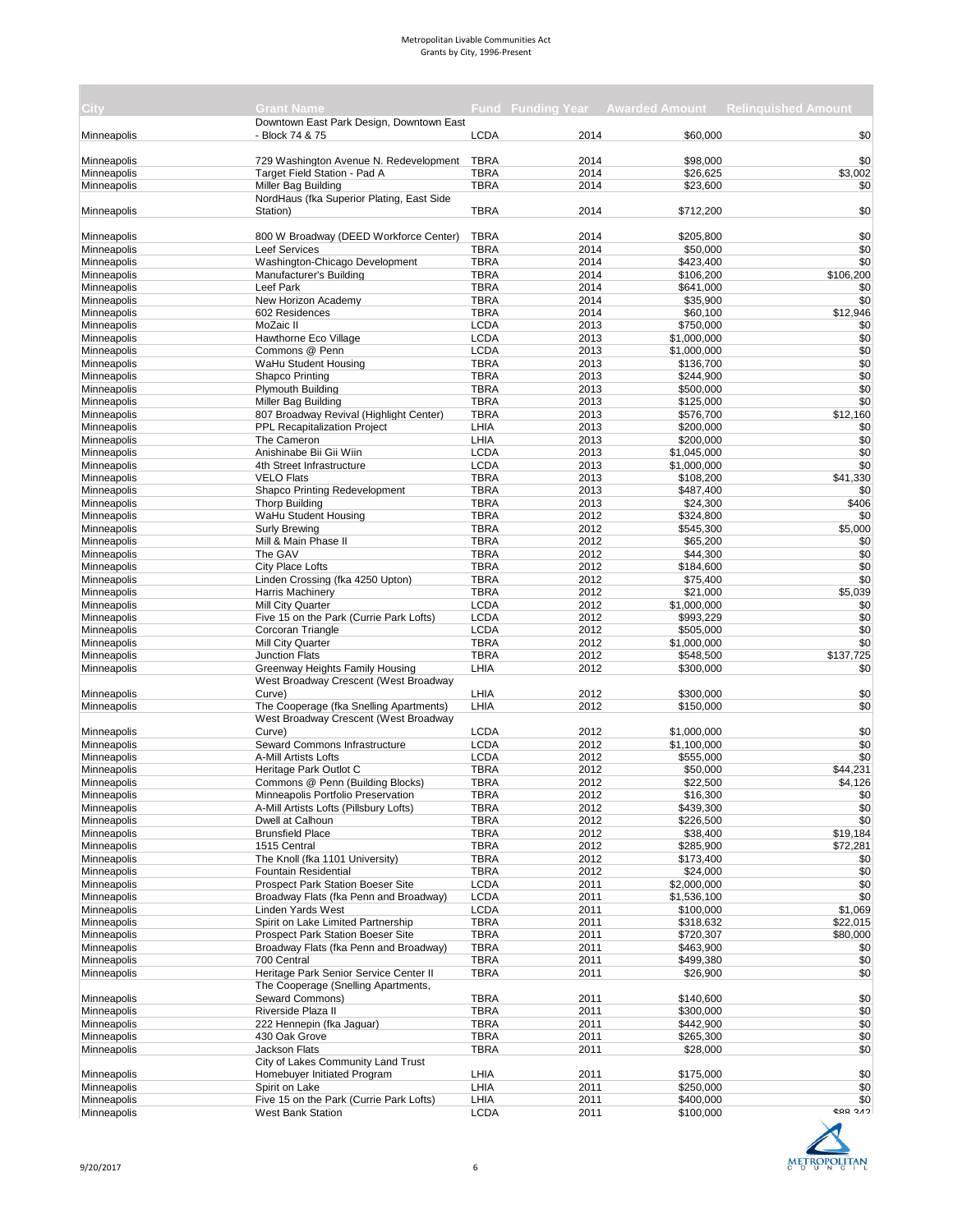| City               | <b>Grant Name</b>                             |             |      |             | Fund Funding Year Awarded Amount Relinquished Amount |
|--------------------|-----------------------------------------------|-------------|------|-------------|------------------------------------------------------|
| Minneapolis        | <b>Emanuel Housing</b>                        | <b>LCDA</b> | 2011 | \$488.170   | \$0                                                  |
| Minneapolis        | Five 15 on the Park (Currie Park Lofts)       | <b>LCDA</b> | 2011 | \$433,771   | \$0                                                  |
| Minneapolis        | Artspace (fka ArtCube)                        | <b>LCDA</b> | 2011 | \$400,000   | \$400,000                                            |
| Minneapolis        | Pillsbury A Mill                              | <b>TBRA</b> | 2011 | \$47,300    | \$0                                                  |
| Minneapolis        | Cameron Building                              | <b>TBRA</b> | 2011 | \$15,200    | \$1,292                                              |
| Minneapolis        | Buzza Lofts (fka Lehmann Center)              | <b>TBRA</b> | 2011 | \$306,000   | \$28,693                                             |
| Minneapolis        | ElseWarehouse (Precision Building)            | <b>TBRA</b> | 2011 | \$612,500   | \$0                                                  |
| Minneapolis        | Mill & Main Phase I                           | <b>TBRA</b> | 2011 | \$217,700   | \$54,766                                             |
| Minneapolis        | Oak Street Flats                              | <b>TBRA</b> | 2011 | \$34,500    | \$0                                                  |
| Minneapolis        | University Gateway Phase I                    | <b>TBRA</b> | 2011 | \$79,300    | \$79,300                                             |
| Minneapolis        | Heritage Park Senior Services Center          | <b>TBRA</b> | 2010 | \$390,900   | \$0                                                  |
| Minneapolis        | American Swedish Institute                    | <b>TBRA</b> | 2010 | \$18,750    | \$0                                                  |
| Minneapolis        | Riverside Plaza                               | <b>TBRA</b> | 2010 | \$800,000   | \$0                                                  |
| Minneapolis        | City Place Lofts                              | <b>TBRA</b> | 2010 | \$212,600   | \$212,600                                            |
| Minneapolis        | MPHA 4th Ave Street Improvements              | <b>LCDA</b> | 2010 | \$177,000   | \$0                                                  |
|                    | Lake Street Station (fka Hi-Lake Triangle     |             |      |             |                                                      |
| Minneapolis        | Apartments)                                   | <b>LCDA</b> | 2010 | \$1,034,000 | \$0                                                  |
|                    | The Rose (fka South Quarter & Franklin-       |             |      |             |                                                      |
| Minneapolis        | Portland Gateway IV)                          | <b>LCDA</b> | 2010 | \$793,900   | \$0                                                  |
|                    | Higher Ground (fka J. Jerome Boxleitner       |             |      |             |                                                      |
| Minneapolis        | Place)                                        | <b>LCDA</b> | 2010 | \$284,000   | \$0                                                  |
| Minneapolis        | Linden Yard                                   | <b>LCDA</b> | 2010 | \$100,000   | \$0                                                  |
| Minneapolis        | North Loop Gateway                            | <b>TBRA</b> | 2010 | \$213,500   | \$213,500                                            |
| Minneapolis        | New Millennium Charter School                 | <b>TBRA</b> | 2010 | \$50,000    | \$50,000                                             |
| Minneapolis        | New French Bakery Expansion                   | <b>TBRA</b> | 2010 | \$137,100   | \$137,100                                            |
| Minneapolis        | <b>Linden Hills</b>                           | <b>TBRA</b> | 2010 | \$35,900    | \$35,900                                             |
| Minneapolis        | 412 Lofts (fka 4th Street Flats)              | <b>TBRA</b> | 2010 | \$347,500   | \$35.439                                             |
| Minneapolis        | Riverside Plaza                               | LHIA        | 2009 | \$575,000   | \$0                                                  |
| Minneapolis        | The Greenleaf (fka Lyndale Green)             | <b>TBRA</b> | 2009 | \$170,000   | \$9,856                                              |
| Minneapolis        | Capri Block                                   | <b>LCDA</b> | 2009 | \$869,000   | \$0                                                  |
| Minneapolis        | Gateway Lofts                                 | <b>LCDA</b> | 2009 | \$74,000    | \$0                                                  |
| Minneapolis        | Soo Line Building II                          | <b>TBRA</b> | 2008 | \$207,600   | \$204,359                                            |
| Minneapolis        | Digigraphics                                  | <b>TBRA</b> | 2008 | \$22,400    | \$22,400                                             |
| <b>Minneapolis</b> | 200 1st Street North                          | <b>TBRA</b> | 2008 | \$92,600    | \$0                                                  |
|                    | <b>Habitat for Humanity Foreclosure</b>       |             |      |             |                                                      |
| Minneapolis        | Remediation - Minneapolis                     | LHIA        | 2008 | \$110,000   | \$0                                                  |
|                    | Rising Cedar (Touchstone Bystrom              |             |      |             |                                                      |
| Minneapolis        | Brothers/Franklin Station)                    | <b>LCDA</b> | 2008 | \$550,000   | \$0                                                  |
| Minneapolis        | Jackson Street Artists' Housing               | <b>LCDA</b> | 2008 | \$408,977   | \$408,977                                            |
| Minneapolis        | <b>Creekside Commons</b>                      | <b>LCDA</b> | 2008 | \$211,764   | \$0                                                  |
|                    | The Greenleaf (fka Salem Redevelopment        |             |      |             |                                                      |
| Minneapolis        | Lyndale Green)                                | <b>LCDA</b> | 2008 | \$850,000   | \$0                                                  |
| Minneapolis        | Abbott Apartments (fka Dunwoody Flats)        | <b>TBRA</b> | 2008 | \$161,600   | \$0                                                  |
| Minneapolis        | <b>Broadway Plaza</b>                         | <b>TBRA</b> | 2008 | \$224,400   | \$157,442                                            |
| Minneapolis        | City of Lakes Community Land Trust            | LHIA        | 2008 | \$150,000   | \$0                                                  |
|                    | Franklin Station/Bystrom Bros.                |             |      |             |                                                      |
| Minneapolis        | Redevelopment                                 | <b>LCDA</b> | 2008 | \$500,000   | \$0                                                  |
| Minneapolis        | Spirit on Lake                                | <b>TBRA</b> | 2007 | \$328,800   | \$328,800                                            |
| Minneapolis        | Soo Line Building                             | <b>TBRA</b> | 2007 | \$614,500   | \$313                                                |
| Minneapolis        | Open Arms of Minnesota                        | <b>TBRA</b> | 2007 | \$87,700    | \$34,541                                             |
| Minneapolis        | NWIP III 2nd & Plymouth                       | <b>TBRA</b> | 2007 | \$11,400    | \$0                                                  |
|                    |                                               |             |      |             |                                                      |
| Minneapolis        | Nicollet Youth Housing (fka Nicollet Square)  | <b>TBRA</b> | 2007 | \$107,000   | \$0                                                  |
| Minneapolis        | Harrison Commons                              | TBRA        | 2007 | \$14,600    | \$14,600                                             |
| Minneapolis        | Alliance Scattered Site Rehabilitation        | LHIA        | 2007 | \$193,000   | \$0                                                  |
|                    |                                               |             |      |             |                                                      |
| Minneapolis        | West Broadway Curve (fka Broadway Green) LCDA |             | 2007 | \$630,963   | \$455,001                                            |
| Minneapolis        | <b>Longfellow Station</b>                     | <b>LCDA</b> | 2007 | \$500,000   | \$0                                                  |
| Minneapolis        | Seward Co-op (fka Riverside Market)           | <b>TBRA</b> | 2007 | \$102,600   | \$3,961                                              |
| Minneapolis        | <b>Longfellow Station</b>                     | <b>TBRA</b> | 2007 | \$295,200   | \$0                                                  |
| Minneapolis        | Delisi Building                               | <b>TBRA</b> | 2007 | \$47,500    | \$21,080                                             |
| Minneapolis        | Coloplast                                     | <b>TBRA</b> | 2007 | \$54,500    | \$0                                                  |
| Minneapolis        | SoHo - 718 Washington Avenue N                | <b>TBRA</b> | 2006 | \$47,600    | \$0                                                  |
| Minneapolis        | Pacific Flats                                 | <b>TBRA</b> | 2006 | \$415,000   | \$415,000                                            |
|                    | Crown Center: the Shed (fka Crown             |             |      |             |                                                      |
| Minneapolis        | Iron/Electric Machine)                        | <b>TBRA</b> | 2006 | \$690,000   | \$244,649                                            |
| Minneapolis        | Aloft Hotel                                   | <b>TBRA</b> | 2006 | \$44,400    | \$0                                                  |
| <b>Minneapolis</b> | 1209 Tyler Street NE                          | <b>TBRA</b> | 2006 | \$211,500   | \$0                                                  |
| Minneapolis        | Van Cleve Court                               | <b>LCDA</b> | 2006 | \$1,334,523 | \$0                                                  |
| Minneapolis        | Longfellow Station                            | <b>LCDA</b> | 2006 | \$934,523   | \$0                                                  |
| Minneapolis        | Currie Park Lofts and Station Place           | <b>LCDA</b> | 2006 | \$341,341   | \$341,341                                            |
|                    | City of Lakes Community Land Trust            |             |      |             |                                                      |
| Minneapolis        | (CLCLT)                                       | LHIA        | 2006 | \$100,000   | \$0                                                  |
| Minneapolis        | Van Cleve Court (Bunge)                       | <b>TBRA</b> | 2006 | \$121,500   | \$65,058                                             |
| Minneapolis        | The Bridge                                    | <b>TBRA</b> | 2006 | \$51,000    | \$0                                                  |
| Minneapolis        | Master-2112 Broadway                          | <b>TBRA</b> | 2006 | \$70,800    | \$0                                                  |
|                    |                                               |             |      |             |                                                      |
| Minneapolis        | Midtown Exchange Condos on the Greenway LCDA  |             | 2005 | \$600,000   | \$0                                                  |
| Minneapolis        | <b>Ripley Gardens</b>                         | <b>LCDA</b> | 2005 | \$450,000   | ¢Λ                                                   |

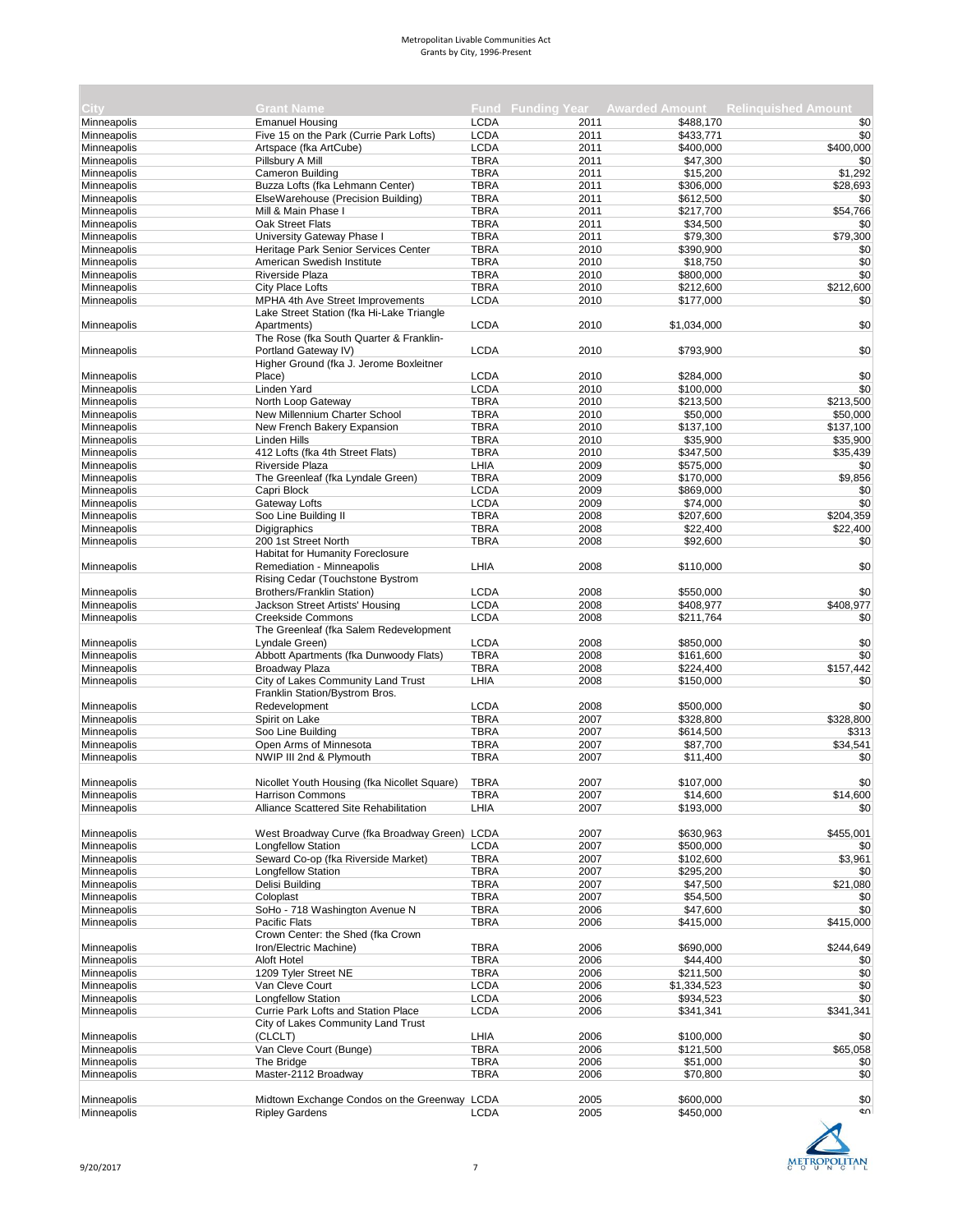| <b>City</b>                |                                             |             |      |             | Fund Funding Year Awarded Amount Relinguished Amount |
|----------------------------|---------------------------------------------|-------------|------|-------------|------------------------------------------------------|
|                            | <b>Grant Name</b><br>Heritage Park - V      | <b>LCDA</b> | 2005 | \$1,000,000 |                                                      |
| Minneapolis<br>Minneapolis | Nicollet Avenue and 38th Street             | <b>TBRA</b> | 2005 | \$221,400   | \$0<br>\$221,400                                     |
| Minneapolis                | <b>Washington Court Apartments</b>          | <b>TBRA</b> | 2005 | \$200,000   | \$0                                                  |
| Minneapolis                | Greenway Terrace - II                       | <b>TBRA</b> | 2005 | \$13,500    | \$0                                                  |
| Minneapolis                | Humboldt Industrial Park                    | <b>TBRA</b> | 2005 | \$207,000   | \$0                                                  |
| Minneapolis                | 714-718 Washington Avenue North             | <b>TBRA</b> | 2005 | \$275,000   | \$0                                                  |
| Minneapolis                | Midtown Exchange - II (fka Sears)           | <b>TBRA</b> | 2005 | \$243,000   | \$0                                                  |
| Minneapolis                | Village in Phillips Phase II                | LHIA        | 2005 | \$150,000   | \$150,000                                            |
| Minneapolis                | Greenway Terrace - I                        | <b>TBRA</b> | 2005 | \$161,430   | \$0                                                  |
| Minneapolis                | Park Avenue Lofts                           | <b>TBRA</b> | 2005 | \$419,000   | \$419,000                                            |
| Minneapolis                | 2037 Riverside Avenue/Jimmy John's          | <b>TBRA</b> | 2005 | \$8,904     | \$0                                                  |
| Minneapolis                | <b>Hiawatha Business Center</b>             | <b>TBRA</b> | 2005 | \$168,200   | \$11,111                                             |
| Minneapolis                | Eat Street Flats and Market                 | <b>TBRA</b> | 2005 | \$288,706   | \$0                                                  |
| Minneapolis                | 45th and Chicago Ave                        | <b>TBRA</b> | 2004 | \$133,965   | \$0                                                  |
| Minneapolis                | St. Anthony Mills Apartments                | <b>TBRA</b> | 2004 | \$121,194   | \$9,960                                              |
| Minneapolis                | <b>Riverview Homes</b>                      | <b>TBRA</b> | 2004 | \$192,018   | \$125,414                                            |
| Minneapolis                | <b>Hiawatha Commons</b>                     | <b>TBRA</b> | 2004 | \$46,345    | \$0                                                  |
| Minneapolis                | Midtown Exchange                            | <b>LCDA</b> | 2004 | \$750,000   | \$0                                                  |
| Minneapolis                | Heritage Park                               | <b>LCDA</b> | 2004 | \$450,000   | \$0                                                  |
| Minneapolis                | Midtown Exchange (fka Sears)                | <b>IHA</b>  | 2004 | \$178,700   | \$0                                                  |
| Minneapolis                | <b>River Run Apartments</b>                 | <b>TBRA</b> | 2004 | \$59,546    | \$0                                                  |
| Minneapolis                | Midtown Exchange - I (fka. Sears)           | <b>TBRA</b> | 2004 | \$750,000   | \$0                                                  |
| Minneapolis                | Minnesota Innovation Center                 | <b>TBRA</b> | 2004 | \$827,420   | \$0                                                  |
| Minneapolis                | <b>Lowell School Site</b>                   | LHIA        | 2004 | \$100,000   | \$0                                                  |
| Minneapolis                | Cedar Lake Midtown Revival                  | <b>LCDA</b> | 2003 | \$200,000   | \$200,000                                            |
| Minneapolis                | Franklin-Portland Gateway - III             | <b>LCDA</b> | 2003 | \$246,150   | \$0                                                  |
|                            | 1508 East Lake Street (fka Plaza Verde &    |             |      |             |                                                      |
| Minneapolis                | Antiques Minnesota)                         | <b>TBRA</b> | 2003 | \$232,000   | \$0                                                  |
| Minneapolis                | 1035 East Franklin Avenue                   | <b>TBRA</b> | 2003 | \$20.396    | \$0                                                  |
| Minneapolis                | <b>Greenleaf Lofts</b>                      | <b>TBRA</b> | 2003 | \$25,122    | \$0                                                  |
| Minneapolis                | Karamu East                                 | <b>LCDA</b> | 2003 | \$46,395    | \$3,588                                              |
|                            | Heritage Park - II (fka Near Northside      |             |      |             |                                                      |
| Minneapolis                | Redevelopment)                              | <b>TBRA</b> | 2003 | \$143,750   | \$0                                                  |
| Minneapolis                | Washington Live-Work Building               | <b>TBRA</b> | 2003 | \$359,785   | \$54,330                                             |
| Minneapolis                | Despatch Laundry Site                       | <b>TBRA</b> | 2003 | \$502,000   | \$0                                                  |
|                            | Heritage Park - III (fka Near North         |             |      |             |                                                      |
| Minneapolis                | Neighborhood)                               | LHIA        | 2003 | \$200,000   | \$0                                                  |
| Minneapolis                | 628 Franklin Avenue                         | <b>TBRA</b> | 2002 | \$140,000   | \$3,948                                              |
| Minneapolis                | Portland Condominiums                       | <b>TBRA</b> | 2002 | \$460,000   | \$0                                                  |
| Minneapolis                | Lenox Flats                                 | <b>TBRA</b> | 2002 | \$125,000   | \$125,000                                            |
| Minneapolis                | <b>Hubbard Building</b>                     | <b>TBRA</b> | 2002 | \$100,000   | \$7,398                                              |
| Minneapolis                | North Washington Industrial Park - II       | <b>TBRA</b> | 2002 | \$55,421    | \$9,864                                              |
| Minneapolis                | 501 - 509 Washington Avenue S.              | <b>TBRA</b> | 2002 | \$35,090    | \$0                                                  |
| Minneapolis                | Phillips Park Initiative - II               | <b>LCDA</b> | 2002 | \$250,000   | \$250,000                                            |
| Minneapolis                | Village in Phillips                         | <b>LCDA</b> | 2002 | \$437,600   | \$0                                                  |
| Minneapolis                | Franklin-Portland Gateway - II              | <b>LCDA</b> | 2002 | \$500,000   | \$0                                                  |
|                            | Near Northside Redevelopment - III (        |             |      |             |                                                      |
| Minneapolis                | Heritage Park)                              | <b>LCDA</b> | 2002 | \$850,000   | \$0                                                  |
| Minneapolis                | <b>Grain Belt Housing Project</b>           | <b>LCDA</b> | 2002 | \$775,000   | \$175,043                                            |
| Minneapolis                | 46th and Hiawatha Master Plan               | <b>LCDA</b> | 2002 | \$50,000    | \$0                                                  |
| Minneapolis                | <b>Bottineau Lofts</b>                      | <b>TBRA</b> | 2002 | \$70,000    | \$0                                                  |
| Minneapolis                | Union Carbide/Skyway Event Services         | <b>TBRA</b> | 2002 | \$130,000   | \$0                                                  |
| Minneapolis                | St. Barnabas                                | <b>TBRA</b> | 2002 | \$135,000   | \$58,322                                             |
|                            | Hollywood Theater                           | <b>TBRA</b> | 2002 | \$160,000   | \$59,613                                             |
| Minneapolis                | Milwaukee Depot East (fka Parcel C - Depot  |             |      |             |                                                      |
| Minneapolis                | East)                                       | <b>TBRA</b> | 2002 | \$162,858   | \$0                                                  |
| Minneapolis                | Park Avenue Lofts West                      | <b>TBRA</b> | 2002 | \$285,000   | \$0                                                  |
| Minneapolis                | Stone Arch Apartments                       | <b>TBRA</b> | 2001 | \$97,500    | \$0                                                  |
| Minneapolis                | Unocal Thornton Street SE                   | <b>TBRA</b> | 2001 | \$210,537   | \$0                                                  |
| Minneapolis                | <b>Ivy Tower</b>                            | <b>TBRA</b> | 2001 | \$721,758   | \$40,313                                             |
|                            | Project for Pride in Living (PPL)           |             |      |             |                                                      |
| Minneapolis                | Headquarters                                | <b>TBRA</b> | 2001 | \$34,875    | \$0                                                  |
| Minneapolis                | Ventura Village Carriage Homes              | <b>LCDA</b> | 2001 | \$100,000   | \$100,000                                            |
| Minneapolis                | <b>Many Rivers Apartments</b>               | <b>LCDA</b> | 2001 | \$200,000   | \$0                                                  |
| Minneapolis                | Franklin-Portland Gateway - I               | <b>LCDA</b> | 2001 | \$500,000   | \$0                                                  |
| Minneapolis                | 3408 Snelling Avenue                        | <b>TBRA</b> | 2001 | \$40,000    | \$0                                                  |
| Minneapolis                | All Weather Roof                            | <b>TBRA</b> | 2001 | \$635,708   | \$0                                                  |
| Minneapolis                | St. Anthony East Bank Village - II          | <b>TBRA</b> | 2001 | \$201,500   | \$0                                                  |
| Minneapolis                | St. Anthony East Bank Village - I           | <b>TBRA</b> | 2001 | \$382,422   | \$0                                                  |
|                            |                                             |             |      |             |                                                      |
| Minneapolis                | Rehab Support North and South               | LHIA        | 2001 | \$150,000   | \$0                                                  |
| Minneapolis                | <b>Many Rivers Apartments</b>               | LHIA        | 2001 | \$200,000   | \$0                                                  |
|                            | Near Northside Redevelopment - II (Heritage |             |      |             |                                                      |
| Minneapolis                | Park)                                       | <b>LCDA</b> | 2001 | \$1,500,000 | \$0                                                  |
|                            | Hiawatha-Lake Transit-Oriented              |             |      |             |                                                      |
| Minneapolis                | Development                                 | <b>LCDA</b> | 2000 | \$100,000   | \$0                                                  |
|                            | Near Northside Redevelopment - I (Heritage  |             |      |             |                                                      |
| Minneapolis                | Park                                        | <b>LCDA</b> | 2000 | \$1,500,000 | \$0                                                  |
| Minneapolis                | Near Northside Redevelopment                | <b>TBRA</b> | 2000 | \$252,610   | \$0                                                  |
| Minneapolis                | <b>Stremel Manufacturing</b>                | TBRA        | 2000 | \$112,320   | ¢∩                                                   |



×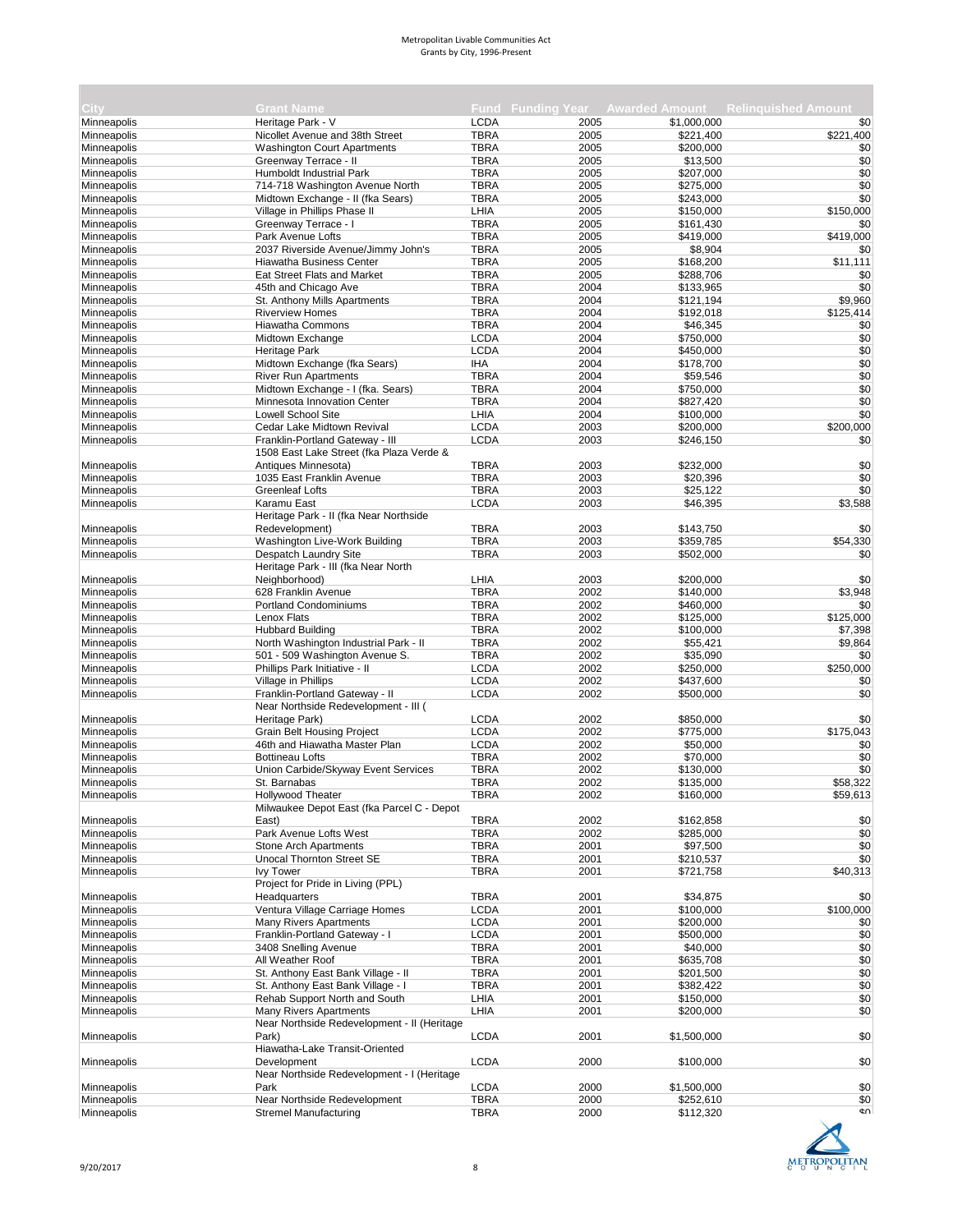| City                     | <b>Grant Name</b>                                  |             |      |               | Fund Funding Year Awarded Amount Relinquished Amount |
|--------------------------|----------------------------------------------------|-------------|------|---------------|------------------------------------------------------|
| Minneapolis              | <b>Lupient Buick</b>                               | <b>TBRA</b> | 2000 | \$226,225     | \$0                                                  |
| Minneapolis              | Humboldt Greenway                                  | <b>IHA</b>  | 2000 | \$375,000     |                                                      |
|                          |                                                    |             |      |               | \$57,141                                             |
| Minneapolis              | Penn - Lowry Redevelopment                         | <b>TBRA</b> | 2000 | \$48,331      | \$6,212                                              |
| Minneapolis              | <b>Traffic Zone Boiler House</b>                   | <b>TBRA</b> | 2000 | \$72,115      | \$72,115                                             |
| Minneapolis              | 1900 Central Avenue N.E.                           | <b>TBRA</b> | 2000 | \$125,062     | \$0                                                  |
| Minneapolis              | Urban Village                                      | <b>TBRA</b> | 2000 | \$231,276     | \$0                                                  |
| Minneapolis              | Et Village                                         | <b>IHA</b>  | 2000 | \$500,000     | \$0                                                  |
|                          |                                                    |             |      |               |                                                      |
| Minneapolis              | Southside Neighborhood Housing Services            | LHIA        | 2000 | \$80,000      | \$80,000                                             |
| Minneapolis              | Consortium of Community Developers                 | LHIA        | 2000 | \$250,000     | \$50,000                                             |
| Minneapolis              | Grain Belt Brewhouse - II                          | <b>TBRA</b> | 2000 | \$600,000     | \$0                                                  |
| Minneapolis              | Grain Belt Brewhouse - I                           | <b>TBRA</b> | 2000 | \$1,046,097   | \$0                                                  |
| Minneapolis              | Ventura Village Redevelopment Planning             | <b>LCDA</b> | 1999 | \$150,000     | \$6,665                                              |
|                          |                                                    |             |      |               |                                                      |
| Minneapolis              | Franklin Avenue LRT Neighborhood Planning LCDA     |             | 1999 | \$75,000      | \$0                                                  |
|                          | Corcoran/Longfellow LRT Neighborhood               |             |      |               |                                                      |
| Minneapolis              | Planning                                           | <b>LCDA</b> | 1999 | \$150,000     | \$5,252                                              |
|                          | Portland Place/Joseph Selvaggio Initiative         |             |      |               |                                                      |
| Minneapolis              | (JSI)                                              | <b>LCDA</b> | 1999 | \$350,000     | \$0                                                  |
|                          |                                                    |             |      |               |                                                      |
| Minneapolis              | Urban Village - II (Midtown Greenway Area)         | <b>LCDA</b> | 1999 | \$500,000     | \$0                                                  |
| Minneapolis              | Milwaukee Depot - III                              | <b>TBRA</b> | 1999 | \$605,881     | \$605,881                                            |
| Minneapolis              | Dania Hall                                         | <b>TBRA</b> | 1999 | \$85,980      | \$0                                                  |
| Minneapolis              | Phillips Park Initiative                           | LHIA        | 1999 | \$80,000      | \$0                                                  |
|                          |                                                    |             |      |               |                                                      |
|                          |                                                    |             |      |               |                                                      |
| Minneapolis              | Near North Neighborhood (fka Heritage Park) LHIA   |             | 1999 | \$250,000     | \$60,703                                             |
|                          | North Washington Industrial Park (Block 49) -      |             |      |               |                                                      |
| Minneapolis              |                                                    | <b>TBRA</b> | 1999 | \$32,000      | \$0                                                  |
| Minneapolis              | Washburn Crosby Complex - II                       | <b>TBRA</b> | 1999 | \$240.000     | \$0                                                  |
| Minneapolis              | Washburn Crosby Complex - I                        | <b>TBRA</b> | 1999 | \$388,000     | \$0                                                  |
| Minneapolis              | Old Federal Reserve Building                       | <b>TBRA</b> | 1999 | \$1,000,000   | \$0                                                  |
|                          |                                                    |             |      |               |                                                      |
| Minneapolis              | Urban Village - I (Midtown Greenway Area)          | <b>LCDA</b> | 1998 | \$640,000     | \$0                                                  |
| Minneapolis              | <b>Central Avenue</b>                              | <b>LCDA</b> | 1998 | \$398,000     | \$0                                                  |
| Minneapolis              | Humboldt Greenway                                  | <b>LCDA</b> | 1998 | \$675,000     | \$0                                                  |
| Minneapolis              | Sears Site - III                                   | <b>TBRA</b> | 1998 | \$600,000     | \$0                                                  |
| Minneapolis              | Sears Site - II                                    | <b>TBRA</b> | 1998 | \$1,303,982   | \$0                                                  |
| Minneapolis              | Phillips Park Initiative - I                       | <b>LCDA</b> | 1997 | \$700,000     | \$1,851                                              |
| Minneapolis              | Augustana Village (fka East Village)               | <b>LCDA</b> | 1997 | \$550,000     | \$0                                                  |
| Minneapolis              | <b>Creamettes Building</b>                         | <b>TBRA</b> | 1997 |               | \$0                                                  |
|                          |                                                    |             |      | \$137,500     |                                                      |
|                          | North Star Woolen Mill and Washburn-               |             |      |               |                                                      |
| Minneapolis              | Crosby Mill Utility Building                       | <b>TBRA</b> | 1997 | \$421,200     | \$0                                                  |
| Minneapolis              | Sears Site - I                                     | <b>TBRA</b> | 1997 | \$2,666,332   | \$0                                                  |
| Minneapolis              | Garelick Steel - I and Garelick Steel - II         | <b>TBRA</b> | 1997 | \$238,148     | \$0                                                  |
| Minneapolis              | Milwaukee Depot - II                               | <b>TBRA</b> | 1997 | \$334,098     | \$8                                                  |
|                          |                                                    |             |      |               |                                                      |
| Minneapolis              | Franklin Avenue Project/Street Infrastructure LCDA |             | 1996 | \$725,000     | \$2,613                                              |
| Minneapolis              | Schnitzer/Watkins Site                             | <b>TBRA</b> | 1996 | \$239,450     | \$0                                                  |
| Minneapolis              | Block 43                                           | <b>TBRA</b> | 1996 | \$345,507     | \$0                                                  |
| Minneapolis              | Milwaukee Depot - I                                | <b>TBRA</b> | 1996 | \$262,000     | \$6,198                                              |
| Minneapolis              | <b>Union Scrap Site</b>                            | <b>TBRA</b> | 1996 | \$190,709     | \$0                                                  |
| Minneapolis              | Lewis Nut and Bolt Site                            | <b>TBRA</b> | 1996 | \$837,980     | \$1                                                  |
| Minneapolis              | Lake Street and Fourth Avenue South                | <b>LCDA</b> | 1996 | \$740,000     | \$0                                                  |
| <b>Minneapolis Total</b> |                                                    |             |      | \$110,521,164 | \$8,102,118                                          |
| Minnetonka               | Opus Phase II Systems Analysis                     | <b>LCDA</b> | 2011 | \$100,000     | \$0                                                  |
| Minnetonka               | Cattle Company                                     | <b>TBRA</b> | 2011 | \$72,400      | \$0                                                  |
|                          |                                                    |             |      |               |                                                      |
| Minnetonka               | Ridgedale YMCA Redevelopment                       | <b>LCDA</b> | 2011 | \$1,000,000   | \$1,000,000                                          |
| Minnetonka               | <b>BMW Dealership</b>                              | <b>TBRA</b> | 2008 | \$311,400     | \$0                                                  |
|                          | West Hennepin Affordable Housing Land              |             |      |               |                                                      |
| Minnetonka               | Trust - II                                         | LHIA        | 2003 | \$150,000     | \$0                                                  |
|                          | West Hennepin Affordable Housing Land              |             |      |               |                                                      |
| Minnetonka               | Trust - I                                          | LHIA        | 2002 | \$100,000     | \$0                                                  |
| Minnetonka               | Ridgebury                                          | LHIA        | 1999 | \$100,000     | \$0                                                  |
| Minnetonka               | <b>Archer Heights</b>                              | LHIA        | 1998 | \$100,000     | \$0                                                  |
| Minnetonka               | Boulevard Gardens (fka Crown Ridge)                | LHIA        | 1996 | \$100,000     | \$0                                                  |
| Minnetonka               | Minnetonka Mills Townhomes                         | LHIA        | 1996 | \$100,000     | \$0                                                  |
| Minnetonka               | <b>Boulevard Gardens</b>                           | LHIA        | 1996 | \$770,000     | \$0                                                  |
| <b>Minnetonka Total</b>  |                                                    |             |      | \$2,903,800   | \$1,000,000                                          |
| Mound                    | Indian Knoll Manor                                 | LHIA        | 2015 | \$400,000     | \$0                                                  |
| Mound                    | Lost Lake Dump/Maxwell Property                    | <b>TBRA</b> | 2005 | \$221,000     | \$0                                                  |
| Mound                    |                                                    |             |      |               |                                                      |
|                          | Mound Harbor Renaissance                           | <b>LCDA</b> | 2004 | \$1,150,000   | \$1,150,000                                          |
| <b>Mound Total</b>       |                                                    |             |      | \$1,771,000   | \$1,150,000                                          |
|                          | New Brighton Exchange (fka Eastern                 |             |      |               |                                                      |
| New Brighton             | Northwest Quadrant)                                | <b>TBRA</b> | 2008 | \$1,400,000   | \$0                                                  |
| New Brighton             | Western Northwest Quadrant                         | <b>TBRA</b> | 2006 | \$700,000     | \$0                                                  |
|                          | New Brighton Exchange (fka Northwest               |             |      |               |                                                      |
| New Brighton             | Quadrant Design Development)                       | <b>LCDA</b> | 2004 | \$51,000      | \$0                                                  |
| New Brighton             | Eastern Northwest Quadrant                         | <b>TBRA</b> | 2004 | \$800,000     | \$800,000                                            |

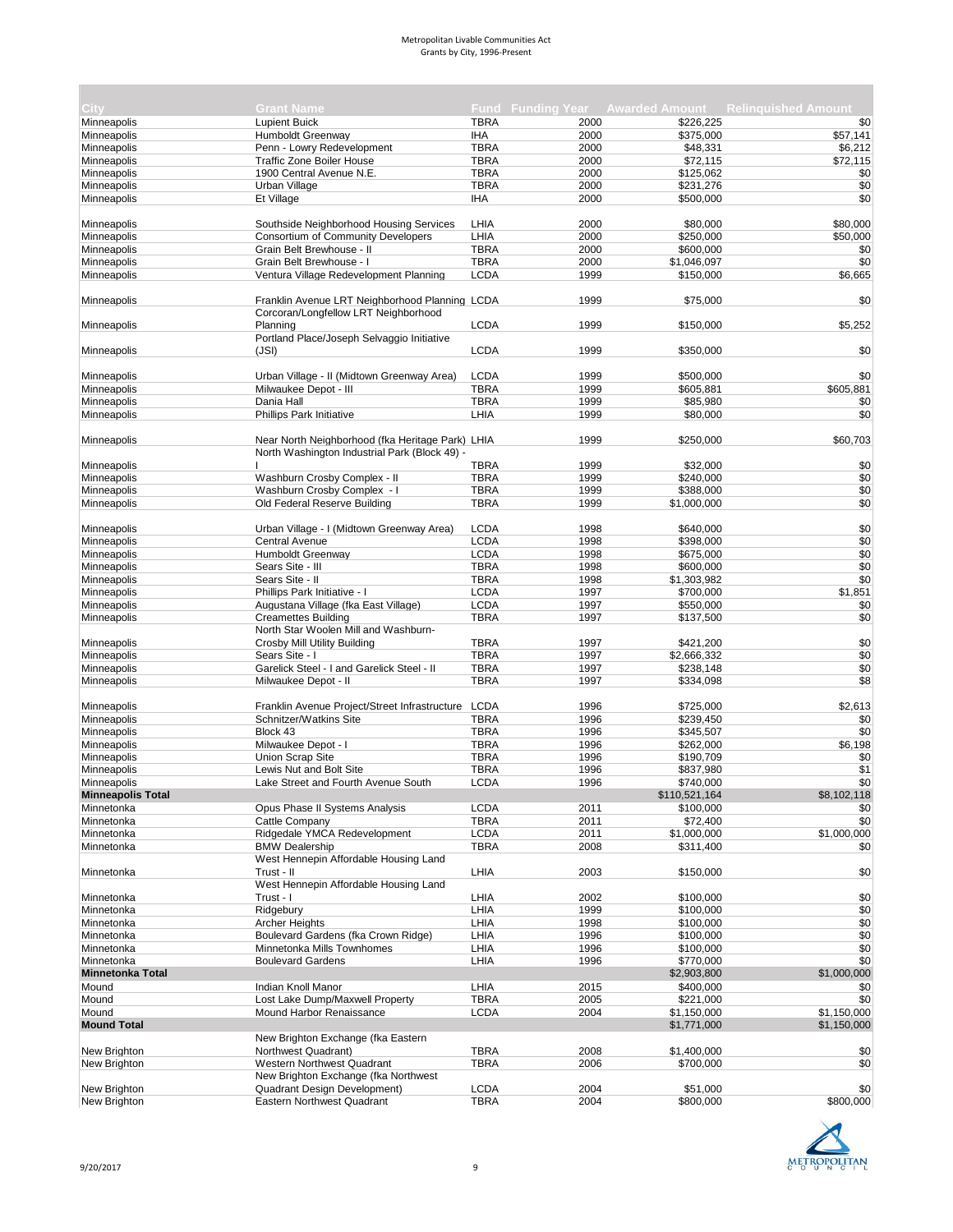| City                        | <b>Grant Name</b>                               |             | <b>Fund Funding Year</b> |                       | <b>Awarded Amount Relinguished Amount</b> |
|-----------------------------|-------------------------------------------------|-------------|--------------------------|-----------------------|-------------------------------------------|
| <b>New Brighton Total</b>   |                                                 |             |                          | \$2,951,000           | \$800,000                                 |
| New Hope                    | Winnetka Learning Center                        | <b>TBRA</b> | 2013                     | \$200,000             | \$200,000                                 |
| New Hope                    | 5121 Winnetka                                   | <b>TBRA</b> | 2010                     | \$443,150             | \$35                                      |
| New Hope                    | Boone Avenue Condominiums                       | LHIA        | 2004                     | \$125,000             | \$0                                       |
| New Hope                    | <b>City Center</b>                              | <b>LCDA</b> | 2003                     | \$55,500              | \$0                                       |
| New Hope                    | <b>Bass Lake Townhomes</b>                      | LHIA        | 1998                     | \$200,000             | \$0                                       |
| <b>New Hope Total</b>       |                                                 |             |                          | \$1,023,650           | \$200,035                                 |
| Newport                     | Knauff Salvage Yard                             | <b>TBRA</b> | 2012                     | \$93,100              | \$93,100                                  |
| Newport                     | Knauff Salvage Yard                             | <b>TBRA</b> | 2012                     | \$50,000              | \$0                                       |
| Newport                     | Red Rock Gateway Study                          | <b>LCDA</b> | 2010                     | \$69,350              | \$4,531                                   |
| <b>Newport Total</b>        |                                                 |             |                          | \$212,450             | \$97,631                                  |
|                             |                                                 |             |                          |                       |                                           |
| North St. Paul              | Commerce Park Apartments - North St Paul        | <b>LCDA</b> | 2016                     | \$600,000             | \$0                                       |
| North St. Paul              | Highway 36 Corridor Master Plan                 | <b>LCDA</b> | 2011                     | \$100,000             | \$0                                       |
| North St. Paul              | Home Rehabilitation Incentive Program           | LHIA        | 2002                     | \$25,000              | \$0                                       |
| <b>North St. Paul Total</b> |                                                 |             |                          | \$725,000             | \$0                                       |
| Norwood Young America       | Oak Grove Dairy Redevelopment II                | <b>LCDA</b> | 2008                     | \$708,153             | \$24,589                                  |
| Norwood Young America       | Oak Grove Dairy Redevelopment Project           | <b>LCDA</b> | 2006                     | \$350,000             | \$0                                       |
| Norwood Young America Total |                                                 |             |                          | \$1,058,153           | \$24,589                                  |
|                             | Tartan Crossing (fka Oakdale Mall               |             |                          |                       |                                           |
| Oakdale                     | Redevelopment)                                  | <b>LCDA</b> | 2010                     | \$1,171,566           | \$843,894                                 |
| Oakdale                     | Granada Lake Townhomes                          | LHIA        | 2008                     | \$300,000             |                                           |
|                             |                                                 |             |                          |                       | \$100,000                                 |
| Oakdale                     | <b>Red Oak Preserve</b>                         | LHIA        | 2007                     | \$100,000             | \$0                                       |
|                             | Tanner's Lake Housing Rehabilitation Loan       |             |                          |                       |                                           |
| Oakdale                     | Program fka Tanner's Lake Neighborhood)         | LHIA        | 2006                     | \$50,000              | \$12,086                                  |
|                             | Two Rivers Community Land Trust I -             |             |                          |                       |                                           |
| Oakdale                     |                                                 | LHIA        | 2003                     | \$42,000              | \$0                                       |
| <b>Oakdale Total</b>        | Oakdale Villa                                   |             |                          | \$1,663,566           | \$955,980                                 |
|                             |                                                 |             |                          |                       |                                           |
|                             | Navarre Affordable Housing Ownership            |             |                          |                       |                                           |
| Orono                       | Program                                         | LHIA        | 2000                     | \$32,000              | \$8.400                                   |
| <b>Orono Total</b>          |                                                 |             |                          | \$32,000              | \$8,400                                   |
| Osseo                       | Five Central (fka Block 6 Redevelopment)        | <b>LCDA</b> | 2010                     | \$626,000             | \$0                                       |
| Osseo                       | Hans Foreign Auto Parts                         | <b>TBRA</b> | 2001                     | \$98,573              | \$0                                       |
| <b>Osseo Total</b>          |                                                 |             |                          | \$724,573             | \$0                                       |
|                             | Plymouth City Flats (9805 Highway 55            |             |                          |                       |                                           |
| Plymouth                    | Apartments)                                     | <b>LCDA</b> | 2011                     | \$750,000             | \$0                                       |
| Plymouth                    | Four Seasons Mall Redevelopment                 | <b>LCDA</b> | 2010                     | \$100,000             | \$8,026                                   |
| Plymouth                    | <b>West View Estates</b>                        | LHIA        | 2010                     | \$300,000             | \$0                                       |
| Plymouth                    | <b>Bassett Creek Office Centre II</b>           | <b>TBRA</b> | 2007                     | \$200,000             | \$0                                       |
| Plymouth                    | <b>Bassett Creek Office Centre</b>              | <b>TBRA</b> | 2007                     | \$311,600             | \$0                                       |
| Plymouth                    | <b>Vicksburg Commons</b>                        | LHIA        | 2005                     | \$300,000             | \$0                                       |
| Plymouth                    | Stone Creek Village                             | LHIA        | 2001                     | \$200,000             | \$0                                       |
| Plymouth                    | The Reserve                                     | <b>IHA</b>  | 2000                     | \$200,000             | \$58,739                                  |
|                             | Plymouth HRA (fka Tiburon Cluster Homes         |             |                          |                       |                                           |
| Plymouth                    | Rehab)                                          | LHIA        | 1999                     | \$45,000              | \$1,067                                   |
| Plymouth                    | Shenandoah Woods                                | LHIA        | 1997                     | \$225,000             | \$0                                       |
| <b>Plymouth Total</b>       |                                                 |             |                          | \$2,631,600           | \$67,832                                  |
| <b>Prior Lake</b>           | Jeffers Pond Family Townhomes                   | LHIA        | 2002                     | \$200,000             | \$200,000                                 |
| <b>Prior Lake Total</b>     |                                                 |             |                          | \$200,000             | \$200,000                                 |
| Ramsey                      |                                                 | LHIA        | 2016                     |                       | \$0                                       |
|                             | <b>Ramsey Apartments</b>                        |             |                          | \$100,000             | \$0                                       |
| Ramsey                      | Sunwood Village                                 | LHIA        | 2014<br>2014             | \$200,000             | \$0                                       |
| Ramsey                      | Sunwood Village                                 | <b>LCDA</b> |                          | \$580,000<br>\$14,800 |                                           |
| Ramsey                      | Old Municipal Center                            | <b>TBRA</b> | 2013                     |                       | \$2,561                                   |
| Ramsey                      | Mississippi Skyway                              | <b>LCDA</b> | 2011                     | \$100,000             | \$1,422                                   |
| Ramsey                      | The COR - Center Street                         | <b>LCDA</b> | 2011                     | \$650,369             | \$0                                       |
| Ramsey                      | Former St. Paul Terminals                       | <b>TBRA</b> | 2005                     | \$295,342             | \$22,425                                  |
|                             | Ramsey East Meandering Park (fka Town           |             |                          |                       |                                           |
| Ramsey                      | Center East Park)                               | <b>LCDA</b> | 2004                     | \$363,756             | \$0                                       |
| Ramsey                      | Ramsey Town Center - I                          | <b>LCDA</b> | 2003                     | \$2,210,000           | \$0                                       |
| Ramsey                      | Ramsey Station Town Center                      | <b>LCDA</b> | 2002                     | \$800,000             | \$0                                       |
| Ramsey                      | <b>Ramsey Townhomes</b>                         | LHIA        | 1999                     | \$135,000             | \$0                                       |
| <b>Ramsey Total</b>         |                                                 |             |                          | \$5,449,267           | \$26,408                                  |
| Richfield                   | Cedar Point South                               | <b>LCDA</b> | 2016                     | \$1,360,000           | \$0                                       |
| Richfield                   | Lyndale Gardens                                 | LHIA        | 2013                     | \$200,000             | \$200,000                                 |
| Richfield                   | Lyndale Garden Center                           | <b>LCDA</b> | 2011                     | \$1,500,000           | \$0                                       |
| Richfield                   | Lyndale Garden Center                           | <b>LCDA</b> | 2011                     | \$100,000             | \$0                                       |
|                             | Lyndale Plaza (fka Woodlake Plaza               |             |                          |                       |                                           |
| Richfield                   | Apartments)                                     | <b>LCDA</b> | 2010                     | \$352,000             | \$0                                       |
| Richfield                   | City Bella Plaza                                | <b>LCDA</b> | 2003                     | \$500,000             | \$0                                       |
| Richfield                   | Lyndale Gateway / Kensington Park               | LHIA        | 2003                     | \$150,000             | \$57,222                                  |
|                             |                                                 |             |                          |                       |                                           |
| Richfield                   | Lyndale Gateway West (fka Kensington Park) LCDA |             | 2002                     | \$500,000             | \$0                                       |
|                             | Low Frequency Noise Impact Area Design          |             |                          |                       |                                           |
| Richfield                   | and Land Use Standards                          | <b>LCDA</b> | 2002                     | \$10,000              | \$0                                       |
| Richfield                   | Apartment Remodeling Program                    | <b>LCDA</b> | 1997                     | \$575,000             | \$524                                     |
| <b>Richfield Total</b>      |                                                 |             |                          | \$5,247,000           | \$257,746                                 |
| Robbinsdale                 | Clare Terrace                                   | LHIA        | 2013                     | \$200,000             | \$0                                       |
|                             |                                                 |             |                          |                       |                                           |



**The State**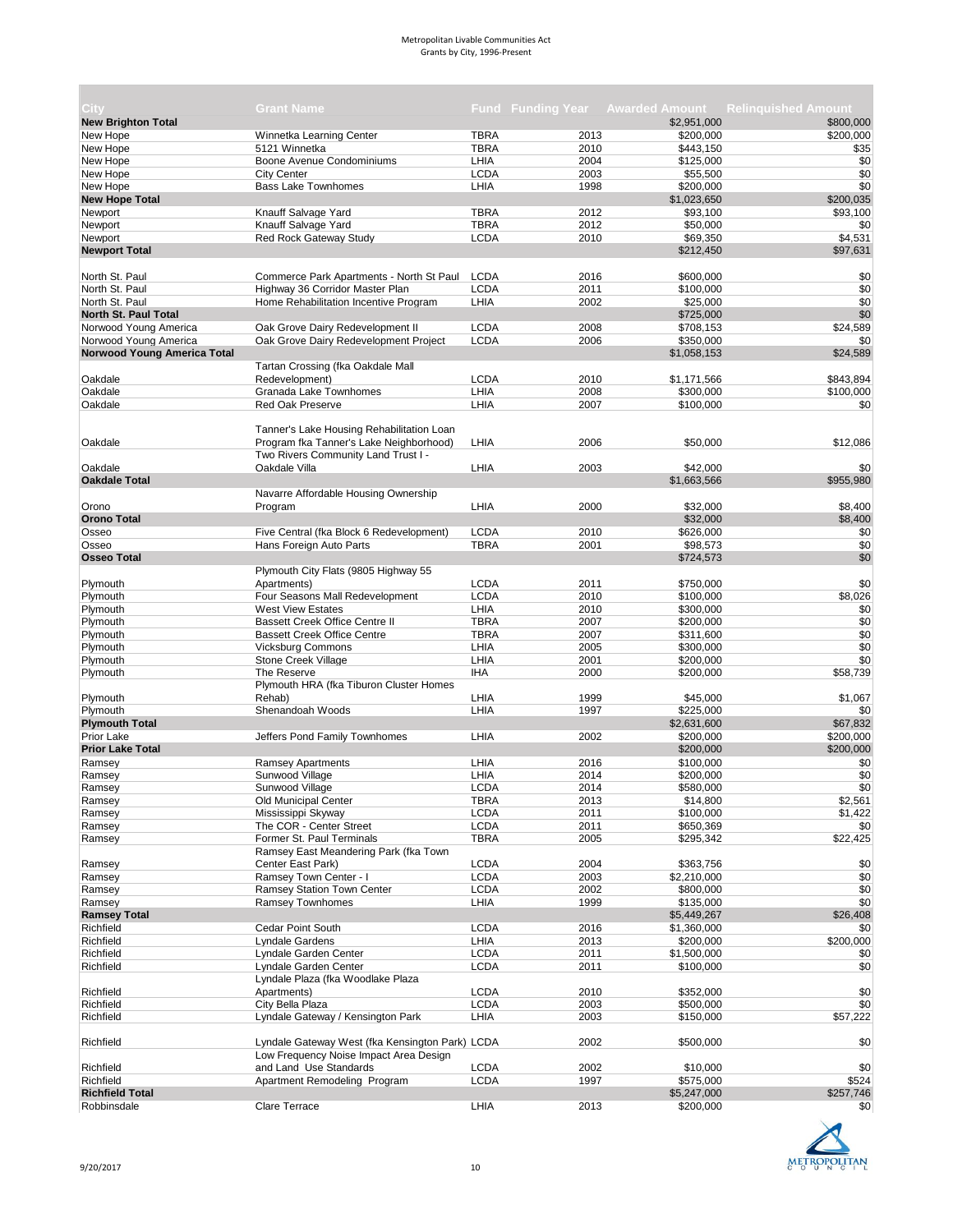| City                     | <b>Grant Name</b>                                                      |              |              |             | Fund Funding Year Awarded Amount Relinquished Amount |
|--------------------------|------------------------------------------------------------------------|--------------|--------------|-------------|------------------------------------------------------|
|                          |                                                                        |              |              |             |                                                      |
| Robbinsdale              | Downtown Restaurant Expansion                                          | <b>TBRA</b>  | 2012         | \$25,900    | \$13,255                                             |
| Robbinsdale              | Parker Village                                                         | <b>TBRA</b>  | 2004         | \$400,000   | \$0                                                  |
| Robbinsdale              | Robbinsdale Condo Townhouse Project                                    | <b>TBRA</b>  | 2004         | \$99,750    | \$20,021                                             |
| Robbinsdale              | <b>Terrace Theater</b>                                                 | <b>TBRA</b>  | 2003         | \$238,000   | \$16,925                                             |
| Robbinsdale              | 4181 W. Broadway                                                       | <b>TBRA</b>  | 2002         | \$92,808    | \$0                                                  |
|                          | 3545 Broadway Avenue W. (fka Wards at                                  |              |              |             |                                                      |
| Robbinsdale              | Terrace Mall)                                                          | <b>TBRA</b>  | 1999         | \$440,000   | \$0                                                  |
| Robbinsdale              | Old Police and Fire Building                                           | <b>TBRA</b>  | 1998         | \$149,701   | \$0                                                  |
| Robbinsdale              | Downtown Robbinsdale                                                   | <b>LCDA</b>  | 1996         | \$780,000   | \$0                                                  |
| <b>Robbinsdale Total</b> |                                                                        |              |              | \$2,426,159 | \$50,201                                             |
|                          | Cambrian Commons (Downtown Senior                                      |              |              |             |                                                      |
| Rosemount                | Housing)                                                               | <b>LCDA</b>  | 2013         | \$942,000   | \$0                                                  |
| Rosemount                | Steeple Center Senior Housing                                          | <b>LCDA</b>  | 2011         | \$440,000   | \$0                                                  |
| Rosemount                | Stonebridge Core Block East                                            | <b>LCDA</b>  | 2007         | \$1,587,500 | \$170,132                                            |
|                          | Rosemount Family Townhomes (fka Carbury                                |              |              |             |                                                      |
| Rosemount                | Hills)                                                                 | LHIA         | 2006         | \$145,000   | \$0                                                  |
| Rosemount                | Rosemount Downtown Redevelopment                                       | <b>LCDA</b>  | 2003         | \$50,000    | \$0                                                  |
| Rosemount                | Downtown Redevelopment Plan                                            | <b>LCDA</b>  | 2001         | \$23,000    | \$200                                                |
| <b>Rosemount Total</b>   |                                                                        |              |              | \$3,187,500 | \$170,332                                            |
| Roseville                | Twin Lakes Redevelopment                                               | <b>LCDA</b>  | 2014         | \$1,181,361 | \$1,181,361                                          |
| Roseville                | <b>Twin Lakes Apartments</b>                                           | LHIA         | 2014         | \$200,000   | \$200,000                                            |
| Roseville                | <b>Twin Lakes Apartments</b>                                           | <b>TBRA</b>  | 2013         | \$43,300    | \$8,629                                              |
| Roseville                | Sienna Green Phase II                                                  | LHIA         | 2010         | \$300,000   | \$0                                                  |
| Roseville                | Sienna Green Phase II                                                  | <b>LCDA</b>  | 2009         | \$202,100   | \$2,437                                              |
| Roseville                | <b>Cent Ventures</b>                                                   | <b>TBRA</b>  | 2008         | \$189,000   | \$141,518                                            |
|                          | Sienna Green Phase I (fka Har Mar                                      |              |              |             |                                                      |
| Roseville                | Apartments)                                                            | <b>TBRA</b>  | 2007         | \$121,500   | \$0                                                  |
|                          | Sienna Green Phase I (fka Har Mar                                      |              |              |             |                                                      |
| Roseville                | Apartments)                                                            | <b>LCDA</b>  | 2007         | \$305,000   | \$0                                                  |
| Roseville                | Twin Lakes - II                                                        | <b>TBRA</b>  | 2006         | \$350,000   | \$350,000                                            |
| Roseville                | Twin Lakes - I                                                         | <b>TBRA</b>  | 2005         | \$692,200   | \$679,559                                            |
| Roseville                | Senior Housing Regeneration                                            | LHIA         | 2002         | \$150,000   | \$0                                                  |
| Roseville                | Twin Lakes Redevelopment Plan                                          | <b>LCDA</b>  | 2001         | \$58,500    | \$0                                                  |
| Roseville                | Opus/Gateway                                                           | <b>TBRA</b>  | 1997         | \$72,622    | \$20,715                                             |
| Roseville                | Cornerstone Program                                                    | <b>LCDA</b>  | 1996         | \$270,000   | \$19,933                                             |
| Roseville                | <b>Ideal Security Hardware</b>                                         | <b>TBRA</b>  | 1996         | \$373,000   | \$63,142                                             |
| Roseville                | <b>Midwest Motor</b>                                                   | <b>TBRA</b>  | 1996         | \$218,604   | \$85,194                                             |
| <b>Roseville Total</b>   |                                                                        |              |              | \$4,727,187 | \$2,752,489                                          |
| Savage                   | <b>Village Commons</b>                                                 | LHIA         | 2010         | \$300,000   | \$100,000                                            |
| <b>Savage Total</b>      |                                                                        |              |              | \$300,000   | \$100,000                                            |
|                          |                                                                        |              |              |             |                                                      |
| scattered                | Homes Within Reach                                                     | LHIA         | 2016         | \$335,000   | \$0                                                  |
|                          |                                                                        | LHIA         |              |             | \$0                                                  |
| scattered                | Tax Forfeit to Affordable Home Ownership<br><b>Twin Cities Habitat</b> | LHIA         | 2016<br>2016 | \$105,000   |                                                      |
| scattered                | Homes Within Reach                                                     | LHIA         | 2015         | \$200,000   | \$0<br>\$0                                           |
| scattered                |                                                                        |              |              | \$114,000   |                                                      |
| scattered                | Homes Within Reach                                                     | LHIA<br>LHIA | 2013<br>2012 | \$100,000   | \$0<br>\$0                                           |
| scattered                | Inver Hills and Riverview Ridge                                        |              |              | \$300,000   |                                                      |
|                          | Safekeeping Affordable Homes (Two Rivers                               |              |              |             |                                                      |
| scattered                | Community Land Trust)                                                  | LHIA         | 2011         | \$150,000   | \$0                                                  |
| scattered                | Homes Within Reach                                                     | LHIA         | 2011         | \$150,000   | \$0                                                  |
|                          | Two Rivers Community Land Trust (for the                               |              |              |             |                                                      |
|                          | Cities of Cottage Grove Forest Lake Newport                            |              |              |             |                                                      |
| scattered                | Oakdale and St. Paul Park)                                             | LHIA         | 2008         | \$200,000   | \$0                                                  |
| scattered                | Homes Within Reach                                                     | LHIA         | 2007         | \$150,000   | \$0                                                  |
|                          | Two Rivers Land Trust Multi-Community                                  |              |              |             |                                                      |
| scattered                | Ownership Housing Program<br>Housing Rehabilitation Incentive          | LHIA         | 2006         | \$100,000   | \$0                                                  |
|                          |                                                                        |              |              |             |                                                      |
| scattered                | Program/Homes Within Reach                                             | LHIA         | 2005         | \$175,000   | \$0                                                  |
| scattered                | Two Rivers Community Land Trust - III                                  | LHIA         | 2005         | \$150,000   | \$0                                                  |
|                          | West Hennepin Affordable Housing Land                                  |              |              |             |                                                      |
| scattered                | Trust-III                                                              | LHIA         | 2004         | \$83,000    | \$0                                                  |
| scattered                | Two Rivers Community Land Trust-II                                     | LHIA         | 2004         | \$100,000   | \$0                                                  |
|                          | Housing Opportunities along the Northstar                              |              |              |             |                                                      |
| scattered                | Commuter Rail Line                                                     | <b>LCDA</b>  | 2002         | \$70,000    | \$2,450                                              |
| scattered                | Housing Rehabilitation Incentive Program                               | LHIA         | 2001         | \$200,000   | \$0                                                  |
|                          |                                                                        |              |              |             |                                                      |
| scattered                | Washington County Public Housing Initiative                            | LHIA         | 2000         | \$256,000   | \$0                                                  |
|                          |                                                                        |              |              |             |                                                      |
| scattered                | Discount Loan Home Improvement Program                                 | LHIA         | 2000         | \$125,000   | \$41,405                                             |
| scattered                | I-35W Corridor Coalition Build Out Study                               | <b>LCDA</b>  | 1999         | \$700,000   | \$0                                                  |
|                          | I-35W Corridor Coalition Multi-City                                    |              |              |             |                                                      |
| scattered                | Implementation Plan                                                    | <b>LCDA</b>  | 1997         | \$131,250   | \$0                                                  |
| scattered Total          |                                                                        |              |              | \$3,894,250 | \$43,855                                             |
| Shakopee                 | Boulder Ridge Townhomes Phase II                                       | LHIA         | 2002         | \$200,000   | \$0                                                  |
| Shakopee                 | Evergreen Heights Townhomes - II                                       | LHIA         | 1999         | \$100,000   | \$0                                                  |
| Shakopee                 | Evergreen Heights Townhomes - I                                        | LHIA         | 1998         | \$120,000   | \$0                                                  |
| <b>Shakopee Total</b>    |                                                                        |              |              | \$420,000   | \$0                                                  |

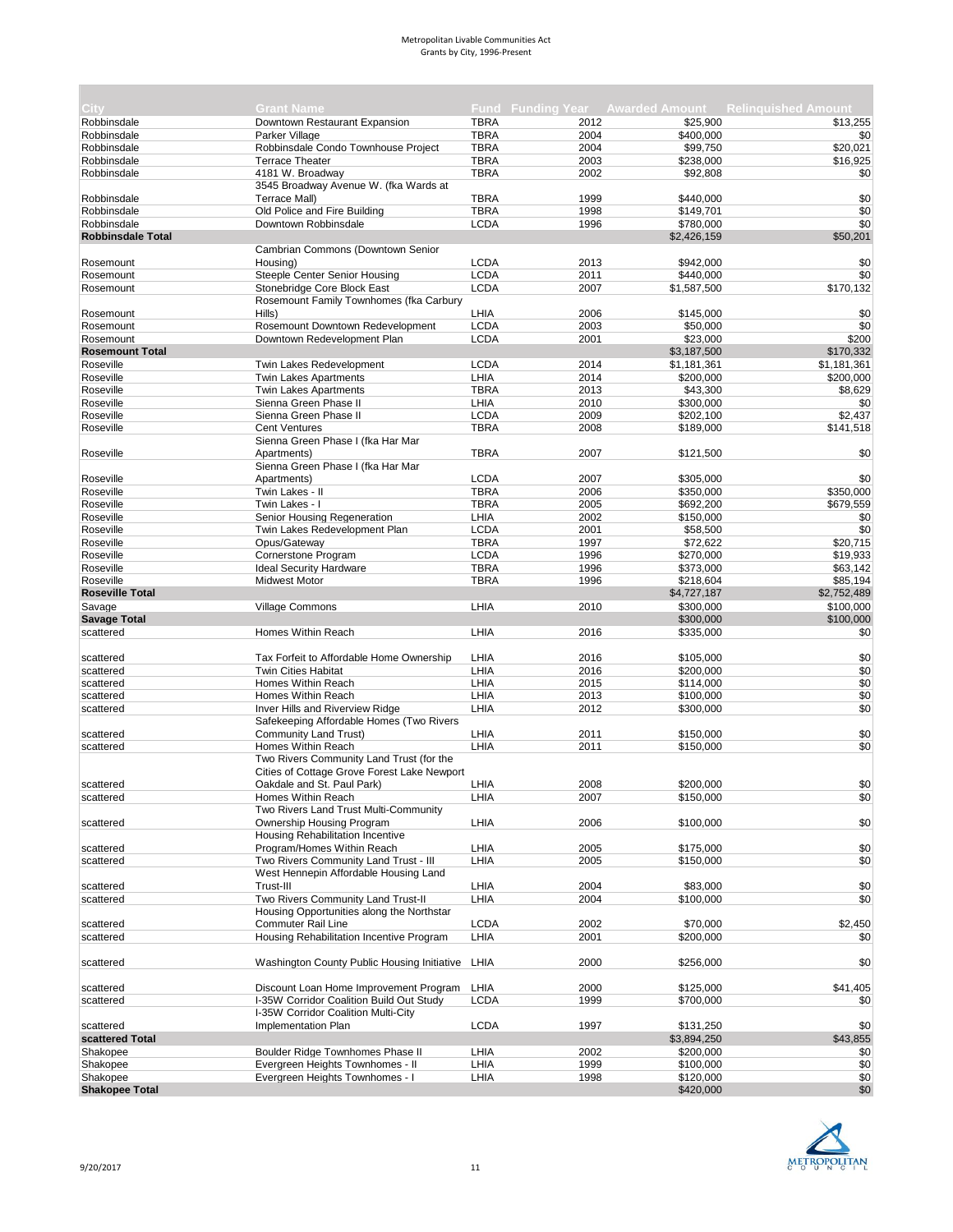| City:                       | <b>Grant Name</b>                             |             |      |              | Fund Funding Year Awarded Amount Relinguished Amount |
|-----------------------------|-----------------------------------------------|-------------|------|--------------|------------------------------------------------------|
|                             | Lakeview Terrace (fka Midland Terrace         |             |      |              |                                                      |
| Shoreview                   | Redevelopment)                                | <b>LCDA</b> | 2011 | \$655,000    | \$0                                                  |
|                             | Core Area Redevelopment/Town Center           |             |      |              |                                                      |
| Shoreview                   | Implementation                                | <b>LCDA</b> | 2002 | \$40,000     | \$11,858                                             |
| Shoreview                   | Shoreview Village                             | LHIA        | 2001 | \$150,000    | \$0                                                  |
| Shoreview                   | American Aviation Airport - II                | <b>TBRA</b> | 1998 | \$390,000    | \$0                                                  |
|                             |                                               |             |      |              |                                                      |
| Shoreview                   | American Aviation Airport - I                 | <b>TBRA</b> | 1998 | \$179,200    | \$0                                                  |
| <b>Shoreview Total</b>      |                                               |             |      | \$1,414,200  | \$11,858                                             |
|                             | Hardman Avenue South Cleanup and              |             |      |              |                                                      |
| South St. Paul              | Redevelopment - Scannell Development          | <b>TBRA</b> | 2017 | \$323,700    | \$0                                                  |
| South St. Paul              | South Concord Corridor                        | <b>LCDA</b> | 2010 | \$40,000     | \$0                                                  |
| South St. Paul              | Interstate Partners Site                      | <b>TBRA</b> | 2008 | \$214,300    | \$213,949                                            |
| South St. Paul              | Bridge Point Business Center - II             | <b>TBRA</b> | 2006 | \$88,900     | \$39,201                                             |
| South St. Paul              | Bridge Point Business Center - I              | <b>TBRA</b> | 2006 | \$155,300    | \$8.450                                              |
| South St. Paul              | <b>Armour Gates</b>                           | <b>TBRA</b> | 2005 | \$90,900     | \$32,854                                             |
| South St. Paul              |                                               | <b>TBRA</b> | 2004 | \$155,740    | \$48,821                                             |
|                             | <b>Holtkoetter Expansion</b>                  |             |      |              |                                                      |
| South St. Paul              | 140 Hardman Avenue South                      | <b>TBRA</b> | 2002 | \$510,494    | \$95,847                                             |
| South St. Paul              | Rediscover South St. Paul - II                | LHIA        | 2001 | \$75,000     | \$0                                                  |
| South St. Paul              | <b>Cenex Harvest States</b>                   | <b>TBRA</b> | 2000 | \$302,046    | \$2,794                                              |
| South St. Paul              | Rediscover South St. Paul - I                 | LHIA        | 1996 | \$25,000     | \$0                                                  |
| South St. Paul Total        |                                               |             |      | \$1,981,380  | \$441,916                                            |
| St. Anthony                 | Apache Plaza                                  | <b>TBRA</b> | 2003 | \$585,600    | \$0                                                  |
| <b>St. Anthony Total</b>    |                                               |             |      | \$585,600    | \$0                                                  |
| St. Francis                 | St. Francis Auto Parts                        | <b>TBRA</b> | 2004 | \$160,304    | \$13,787                                             |
| St. Francis                 |                                               | LHIA        |      | \$206,400    |                                                      |
|                             | <b>Turtle Ridge Townhomes</b>                 |             | 2000 |              | \$0                                                  |
| <b>St. Francis Total</b>    |                                               |             |      | \$366,704    | \$13,787                                             |
| St. Louis Park              | The Parkdales                                 | <b>TBRA</b> | 2016 | \$277,600    | \$0                                                  |
| St. Louis Park              | Morrie's Dealership                           | <b>TBRA</b> | 2016 | \$53,000     | \$0                                                  |
| St. Louis Park              | Parkway 25                                    | <b>TBRA</b> | 2016 | \$245,600    | \$0                                                  |
| St. Louis Park              | Arlington Row                                 | <b>LCDA</b> | 2015 | \$581,000    | \$0                                                  |
| St. Louis Park              | PLACE St. Louis Park TOD Project              | <b>LCDA</b> | 2015 | \$2,000,000  | \$0                                                  |
| St. Louis Park              | Shoreham                                      | <b>TBRA</b> | 2015 | \$594,000    | \$0                                                  |
|                             | <b>PLACE</b>                                  | <b>LCDA</b> |      |              |                                                      |
| St. Louis Park              |                                               |             | 2014 | \$100,000    | \$0                                                  |
| St. Louis park              | Westside Center (fka Nestle/5320)             | <b>TBRA</b> | 2014 | \$365,700    | \$0                                                  |
| St. Louis Park              | Wolfe Park Recreation Expansion               | <b>TBRA</b> | 2014 | \$50,000     | \$0                                                  |
|                             |                                               |             |      |              |                                                      |
| St. Louis Park              | Saint Louis Park Station Area Zoning Study    | <b>LCDA</b> | 2013 | \$100,000    | \$11,669                                             |
|                             | Walker-Lake Street LRT Redevelopment          |             |      |              |                                                      |
| St. Louis Park              | Area                                          | <b>LCDA</b> | 2011 | \$40,000     | \$21,339                                             |
| St. Louis Park              | Ellipse II (fka e2)                           | <b>TBRA</b> | 2011 | \$275,000    | \$0                                                  |
| St. Louis Park              | Louisiana Avenue LRT                          | <b>LCDA</b> | 2011 | \$80,000     | \$85                                                 |
|                             |                                               |             |      |              |                                                      |
| St. Louis Park              | TowerLight (fka Wooddale Pointe)              | <b>TBRA</b> | 2011 | \$70,000     | \$3,018                                              |
| St. Louis Park              | Beltline LRT Station Development Area         | <b>LCDA</b> | 2010 | \$70,000     | \$5,333                                              |
| St. Louis Park              | Erv's Garage                                  | <b>TBRA</b> | 2007 | \$100,000    | \$0                                                  |
| St. Louis Park              | Hoigaard Village                              | <b>LCDA</b> | 2006 | \$1,505,184  | \$173,425                                            |
| St. Louis Park              | <b>National Lead</b>                          | <b>TBRA</b> | 2006 | \$167,000    | \$0                                                  |
| St. Louis Park              | <b>National Lead Site</b>                     | <b>TBRA</b> | 2005 | \$800,000    | \$0                                                  |
| St. Louis Park              | <b>Brookside Lofts</b>                        | <b>TBRA</b> | 2004 | \$217,110    | \$33,494                                             |
|                             | Edgewood Business Center (fka Lithium         |             |      |              |                                                      |
| St. Louis Park              | Corporation of America/Con Agra)              | <b>TBRA</b> | 2004 | \$7,463      | \$0                                                  |
|                             |                                               |             |      |              |                                                      |
|                             |                                               |             |      |              |                                                      |
| St. Louis Park              | Lithium Corporation of America / ConAgra      | <b>TBRA</b> | 2003 | \$436,465    | \$0                                                  |
| St. Louis Park              | Mill City Plywood - III                       | <b>TBRA</b> | 2001 | \$150,000    | \$0                                                  |
|                             | Park Commons Redevelopment - III (fka         |             |      |              |                                                      |
| St. Louis Park              | Excelsior and Grand)                          | <b>LCDA</b> | 2001 | \$1,100,000  | \$0                                                  |
| St. Louis Park              | Louisiana Court                               | LHIA        | 2000 | \$353,000    | \$0                                                  |
| St. Louis Park              | Mill City Plywood - II                        | TBRA        | 2000 | \$56,700     | \$0                                                  |
|                             | Park Commons Redevelopment - II (fka          |             |      |              |                                                      |
| St. Louis Park              | Excelsior and Grand)                          | <b>LCDA</b> | 2000 | \$500,000    | \$0                                                  |
| St. Louis Park              | Louisiana Court                               | <b>LCDA</b> | 1999 | \$970,000    | \$0                                                  |
| St. Louis Park              | Mill City Plywood - I                         | <b>TBRA</b> | 1999 | \$316,785    | \$0                                                  |
|                             |                                               |             |      |              |                                                      |
| St. Louis Park              | 5101 Minnetonka Boulevard                     | <b>TBRA</b> | 1999 | \$87,152     | \$28                                                 |
|                             | Park Commons Redevelopment - I (fka           |             |      |              |                                                      |
| St. Louis Park              | Excelsior and Grand)                          | <b>LCDA</b> | 1998 | \$1,200,000  | \$0                                                  |
| St. Louis Park              | 4820 W. Excelsior Boulevard                   | <b>TBRA</b> | 1996 | \$179,500    | \$77,319                                             |
|                             | City Center (fka Park Commons/Excelsior       |             |      |              |                                                      |
| St. Louis Park              | and Grand)                                    | <b>LCDA</b> | 1996 | \$139,000    | \$0                                                  |
| <b>St. Louis Park Total</b> |                                               |             |      | \$13,187,259 | \$325,711                                            |
|                             |                                               |             |      |              |                                                      |
| St. Paul                    | Ramsey West and River Balcony Connection LCDA |             | 2017 | \$100,000    | \$0                                                  |
| St. Paul                    | West Side Flats III-A & III-B                 | <b>TBRA</b> | 2017 | \$343,700    | \$0                                                  |
| St. Paul                    | Pioneer Press Affordable Housing              | TBRA        | 2017 | \$750,000    | \$0                                                  |
|                             |                                               |             |      |              |                                                      |
| St. Paul                    | <b>Inspiring Communities</b>                  | LHIA        | 2016 | \$160,000    | \$0                                                  |
| St. Paul                    | Model Cities Supportive Housing               | LHIA        | 2016 | \$100,000    | \$0                                                  |
| St. Paul                    | Como by the Lake                              | LHIA        | 2016 | \$400,000    | \$0                                                  |
| St. Paul                    | Lexington Library                             | <b>TBRA</b> | 2016 | \$34,200     | \$0                                                  |
| St. Paul                    | Ain Dah Yung Center Supportive Housing        | <b>TBRA</b> | 2016 | \$28,500     | \$0                                                  |
| St. Paul                    | <b>Goodwill University Avenue Properties</b>  | <b>TBRA</b> | 2016 | \$50,000     | \$0                                                  |

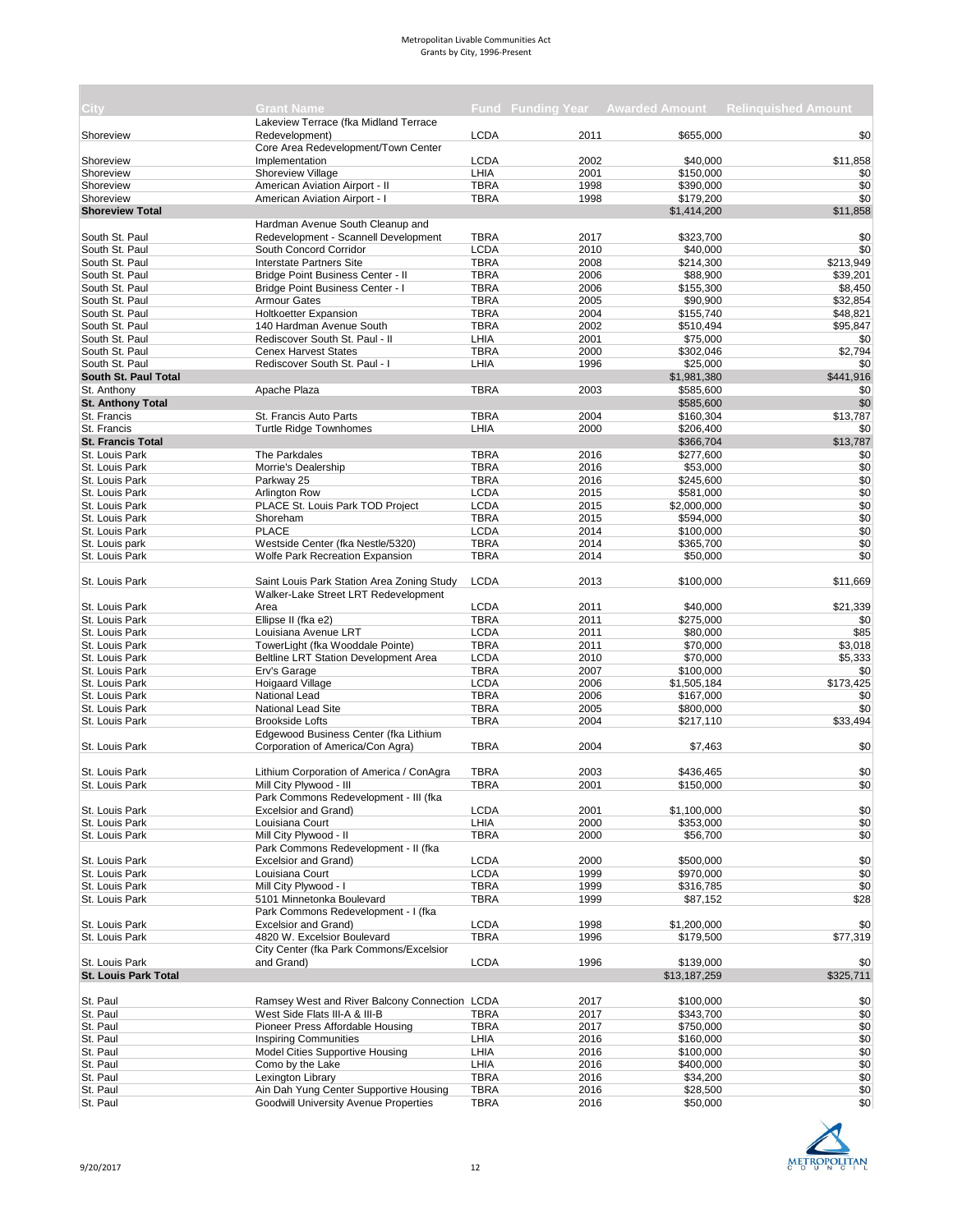| City     | <b>Grant Name</b>                                                 |                            |      |             | <b>Fund Funding Year Awarded Amount Relinguished Amount</b> |
|----------|-------------------------------------------------------------------|----------------------------|------|-------------|-------------------------------------------------------------|
|          |                                                                   |                            | 2016 |             |                                                             |
| St. Paul | <b>Lexington Station Apartments</b>                               | <b>LCDA</b><br><b>TBRA</b> |      | \$40,000    | \$0                                                         |
| St. Paul | Hamm's Brewery                                                    |                            | 2016 | \$128,200   | \$0                                                         |
| St. Paul | <b>Empire Building</b><br>428 Minnesota Avenue former Woolworth's | <b>TBRA</b>                | 2016 | \$99,900    | \$0                                                         |
|          |                                                                   |                            |      |             |                                                             |
| St. Paul | <b>Building</b>                                                   | <b>TBRA</b><br><b>LCDA</b> | 2016 | \$340,800   | \$0                                                         |
| St. Paul | Dorothy Day Opportunity Center                                    |                            | 2016 | \$662,000   | \$0                                                         |
| St. Paul | West Side Flats Greenway                                          | <b>LCDA</b>                | 2016 | \$800,000   | \$0                                                         |
| St. Paul | West Side Flats Phase III                                         | <b>LCDA</b>                | 2016 | \$800,000   | \$0                                                         |
| St. Paul | Union Flats (fka 2300 Territorial)                                | <b>TBRA</b>                | 2016 | \$413,365   | \$0                                                         |
| St. Paul | <b>Lexington Station Apartments</b>                               | <b>LCDA</b>                | 2016 | \$800,000   | \$0                                                         |
| St. Paul | Union Flats (fka 2300 Territorial)                                | <b>LCDA</b>                | 2016 | \$965,000   | \$0                                                         |
| St. Paul | Major League Soccer Stadium Complex                               | <b>TBRA</b>                | 2016 | \$1,250,000 | \$0                                                         |
| St. Paul | 72 Cesar Chavez                                                   | LHIA                       | 2015 | \$400,000   | \$236,000                                                   |
| St. Paul | University Avenue Inc.                                            | <b>TBRA</b>                | 2015 | \$13,500    | \$0                                                         |
| St. Paul | 845-851 Payne Avenue                                              | <b>TBRA</b>                | 2015 | \$27,100    | \$13,765                                                    |
| St. Paul | Rice & Sycamore                                                   | <b>TBRA</b>                | 2015 | \$27,100    | \$9,811                                                     |
| St. Paul | Saxon Ford                                                        | <b>TBRA</b>                | 2015 | \$22,500    | \$8,486                                                     |
|          | Schmidt Keg House Redevelopment (Former                           |                            |      |             |                                                             |
| St. Paul | Schmidt Keg House)                                                | <b>TBRA</b>                | 2015 | \$94,500    | \$0                                                         |
| St. Paul | Macy's                                                            | <b>TBRA</b>                | 2015 | \$720,750   | \$0                                                         |
|          | Eastside Weehouse EcoVillage Zoning                               |                            |      |             |                                                             |
| St. Paul | <b>Demonstration Project</b>                                      | <b>LCDA</b>                | 2015 | \$50,000    | \$0                                                         |
| St. Paul | Eastside St. Paul Weehouse EcoVillage                             | <b>LCDA</b>                | 2015 | \$50,000    | \$0                                                         |
|          | Fillmore Avenue Apartments (fka Fillmore                          |                            |      |             |                                                             |
| St. Paul | Site Redevelopment)                                               | <b>TBRA</b>                | 2015 | \$174,400   | \$0                                                         |
|          | Midway Senior Living (1554 Midway                                 |                            |      |             |                                                             |
|          |                                                                   | <b>TBRA</b>                |      | \$777,300   | \$0                                                         |
| St. Paul | Parkway)                                                          |                            | 2015 |             |                                                             |
|          | High Park (Formerly 745 Cleveland or                              |                            |      |             |                                                             |
| St. Paul | Cleveland Avenue Redevelopment)                                   | <b>TBRA</b>                | 2015 | \$213,300   | \$0                                                         |
| St. Paul | Raymond Avenue Flats                                              | <b>LCDA</b>                | 2015 | \$1,000,000 | \$0                                                         |
| St. Paul | Selby-Milton-Victoria                                             | <b>LCDA</b>                | 2015 | \$597,000   | \$0                                                         |
| St. Paul | Village on Rivoli                                                 | <b>LCDA</b>                | 2015 | \$975,000   | \$0                                                         |
| St. Paul | Vandalia Tower                                                    | <b>LCDA</b>                | 2014 | \$650,000   | \$0                                                         |
|          | Phalen Park Office Center, Beacon Bluff                           |                            |      |             |                                                             |
| St. Paul | <b>Business Center</b>                                            | <b>TBRA</b>                | 2014 | \$200,000   | \$0                                                         |
| St. Paul | Hamm's Brewery Redevelopment Project                              | <b>TBRA</b>                | 2014 | \$385,700   | \$0                                                         |
| St. Paul | Midway Stadium                                                    | <b>TBRA</b>                | 2014 | \$750,000   | \$0                                                         |
| St. Paul | <b>River Balcony</b>                                              | <b>LCDA</b>                | 2014 | \$100,000   | \$0                                                         |
| St. Paul | Payne and Bush Street Pre-Development                             | <b>LCDA</b>                | 2014 | \$20,000    | \$0                                                         |
| St. Paul | New Phalen Village Center Project                                 | <b>LCDA</b>                | 2014 | \$700,000   | \$0                                                         |
| St. Paul | 72 Cesar Chavez                                                   | <b>LCDA</b>                | 2014 | \$550,000   | \$0                                                         |
| St. Paul | <b>Inspiring Communities Program</b>                              | LHIA                       | 2014 | \$160,000   | \$0                                                         |
| St. Paul | Northwest University and Dale                                     | <b>LCDA</b>                | 2014 | \$40,000    | \$0                                                         |
|          | Mississippi Market - Hospital Linens                              |                            |      |             |                                                             |
| St. Paul | Redevelopment                                                     | <b>TBRA</b>                | 2014 | \$92,000    | \$0                                                         |
|          | Former Schmidt Keg House, 928 W. 7th St.,                         |                            |      |             |                                                             |
| St. Paul | Saint Paul                                                        | <b>TBRA</b>                | 2014 | \$24,300    | \$0                                                         |
|          | University and Vandalia Mixed Use                                 |                            |      |             |                                                             |
|          |                                                                   |                            |      |             |                                                             |
| St. Paul | Housing/Commercial Project                                        | <b>TBRA</b>                | 2014 | \$28,200    | \$36                                                        |
| St. Paul | Western University Plaza                                          | <b>TBRA</b>                | 2013 | \$177,600   | \$0                                                         |
| St. Paul | Lowertown Ballpark                                                | <b>TBRA</b>                | 2013 | \$748,100   | \$0                                                         |
| St. Paul | <b>Custom House</b>                                               | <b>TBRA</b>                | 2013 | \$850,000   | \$0                                                         |
| St. Paul | Gross Given                                                       | <b>TBRA</b>                | 2013 | \$8,200     | \$8,200                                                     |
| St. Paul | Neighborhood Investment fund                                      | LHIA                       | 2013 | \$200,000   | \$0                                                         |
| St. Paul | Hamline Station Family Housing                                    | LHIA                       | 2013 | \$200,000   | \$0                                                         |
| St. Paul | <b>BROWNstone</b>                                                 | <b>LCDA</b>                | 2013 | \$160,000   | \$0                                                         |
| St. Paul | Central Exchange                                                  | <b>LCDA</b>                | 2013 | \$77,000    | \$77,000                                                    |
|          |                                                                   |                            |      |             |                                                             |
| St. Paul | Western University Plaza (Old Home Plaza)                         | <b>TBRA</b>                | 2013 | \$106,900   | \$0                                                         |
| St. Paul | Hamm's                                                            | <b>TBRA</b>                | 2013 | \$124,600   | \$7,960                                                     |
|          | Good Shepard Care Center (fka 324                                 |                            |      |             |                                                             |
| St. Paul | Johnson)                                                          | <b>TBRA</b>                | 2013 | \$719,400   | \$138,368                                                   |
| St. Paul | <b>Brownstone Building</b>                                        | <b>TBRA</b>                | 2012 | \$182,600   | \$0                                                         |
| St. Paul | <b>Prior Crossing</b>                                             | <b>LCDA</b>                | 2012 | \$609,600   | \$0                                                         |
|          |                                                                   |                            |      |             |                                                             |
| St. Paul | Western University Plaza (Old Home Plaza)                         | <b>LCDA</b>                | 2012 | \$1,558,361 | \$0                                                         |
|          |                                                                   |                            |      |             |                                                             |
| St. Paul | 2700 University, aka City Limits                                  | <b>LCDA</b>                | 2012 | \$1,944,774 | \$0                                                         |
| St. Paul | Prior Crossing                                                    | <b>TBRA</b>                | 2012 | \$317,415   | \$0                                                         |
| St. Paul | Central Exchange                                                  | <b>TBRA</b>                | 2012 | \$110,550   | \$110,550                                                   |
| St. Paul | <b>Brownstone Building</b>                                        | <b>LCDA</b>                | 2012 | \$646,020   | \$0                                                         |
| St. Paul | District Del Sol                                                  | <b>LCDA</b>                | 2012 | \$40,000    | \$0                                                         |
| St. Paul | Midway Corner                                                     | <b>TBRA</b>                | 2012 | \$210,400   | \$0                                                         |
| St. Paul | Rayette Lofts                                                     | <b>TBRA</b>                | 2012 | \$348,101   | \$0                                                         |
| St. Paul | <b>Rebuilding Together Twin Cities</b>                            | LHIA                       | 2012 | \$50,000    | \$1,366                                                     |
| St. Paul | Midway Pointe                                                     | LHIA                       | 2012 | \$100,000   | \$0                                                         |
| St. Paul | <b>Starkey Building</b>                                           | <b>TBRA</b>                | 2012 | \$171,800   | \$0                                                         |
| St. Paul | Hamline Station (fka 1333 University)                             | <b>LCDA</b>                | 2011 | \$2,000,000 | \$0                                                         |
|          | Midway Pointe (fka 1890 University                                |                            |      |             |                                                             |
| St. Paul | Apartments)                                                       | <b>LCDA</b>                | 2011 | \$2,000,000 | ¢∩                                                          |
|          |                                                                   |                            |      |             |                                                             |

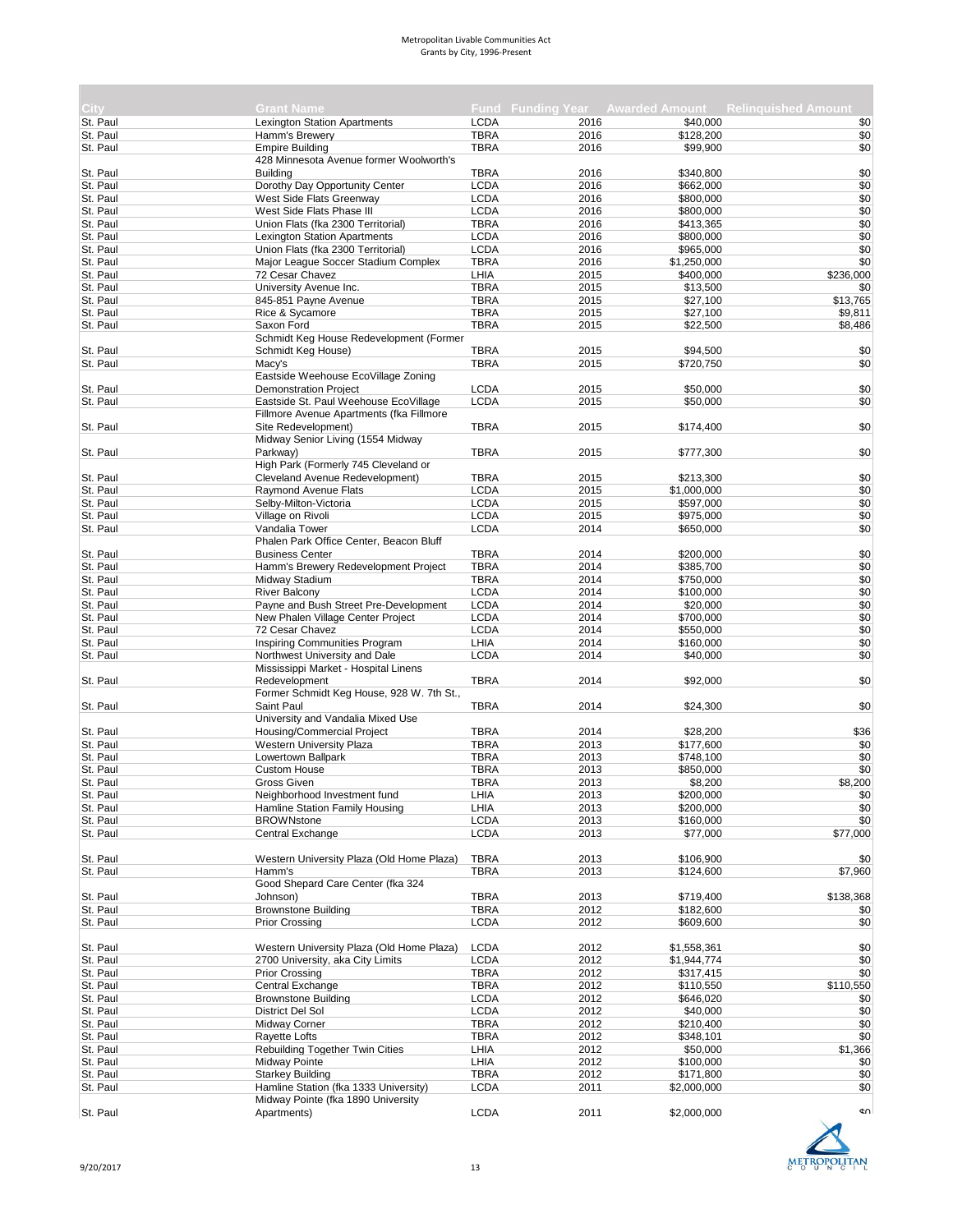| City.                | <b>Grant Name</b>                                                       |                     |              |                        | <b>Fund Funding Year Awarded Amount Relinguished Amount</b> |
|----------------------|-------------------------------------------------------------------------|---------------------|--------------|------------------------|-------------------------------------------------------------|
| St. Paul             | Central Exchange, Phase I                                               | LCDA<br><b>TBRA</b> | 2011<br>2011 | \$979,100              | \$555.091                                                   |
| St. Paul             | Hamline Station (1333 University)<br>Dellwood Gardens (fka 753 East 7th |                     |              | \$500,612              | \$0                                                         |
| St. Paul             | Street/Former Cerenity Care Center)                                     | <b>TBRA</b>         | 2011         | \$216,000              | \$31,115                                                    |
| St. Paul             | Beacon Bluff III                                                        | <b>TBRA</b>         | 2011         | \$97,400               | \$0                                                         |
| St. Paul             | Beacon Bluff II                                                         | <b>TBRA</b>         | 2011         | \$111,800              | \$0                                                         |
| St. Paul             | Rayette Lofts                                                           | <b>TBRA</b>         | 2011         | \$231,000              | \$0                                                         |
| St. Paul             | Hamline Station (fka 1333 University)                                   | <b>LCDA</b>         | 2011         | \$750,000              | \$0                                                         |
| St. Paul             | Pioneer Endicott Building Phase II                                      | <b>TBRA</b>         | 2011         | \$540,500              | \$0                                                         |
| St. Paul             | Schmidt Brewery Phase 2                                                 | <b>TBRA</b>         | 2011         | \$412,521              | \$0                                                         |
| St. Paul             | Schmidt Brew House II                                                   | <b>TBRA</b>         | 2011         | \$248,200              | \$0                                                         |
| St. Paul             | Chittenden & Eastman Building                                           | <b>TBRA</b>         | 2011         | \$128,000              | \$128,000                                                   |
| St. Paul             | Dayton's Bluff                                                          | LHIA                | 2011         | \$175,000              | \$0                                                         |
| St. Paul             | St. Alban's Park                                                        | LHIA                | 2011         | \$400,000              | \$0                                                         |
| St. Paul             | Ford Site I                                                             | <b>LCDA</b>         | 2011         | \$100,000              | \$5,508                                                     |
| St. Paul             | Schmidt Brewery Historic Redevelopment                                  | <b>LCDA</b>         | 2011         | \$1,250,000            | \$0                                                         |
| St. Paul             | East 7th & Reaney                                                       | <b>TBRA</b>         | 2011         | \$46,500               | \$15,200                                                    |
| St. Paul             | Schmidt Brewery Phase II - Brew House                                   | <b>TBRA</b>         | 2011         | \$343,200              | \$0                                                         |
|                      |                                                                         |                     |              |                        |                                                             |
| St. Paul             | Fort Road Flats (fla PPL West 7th Housing)                              | <b>TBRA</b>         | 2011         | \$55,500               | \$0                                                         |
| St. Paul             | Beacon Bluff I                                                          | <b>TBRA</b>         | 2010         | \$350,000              | \$159,280                                                   |
| St. Paul             | <b>Total Tool</b>                                                       | <b>TBRA</b>         | 2010         | \$128,100              | \$0                                                         |
| St. Paul             | West Side Flats Apartments                                              | <b>TBRA</b>         | 2010         | \$500,000              | \$44                                                        |
| St. Paul             | Pioneer Endicott Building Phase I                                       | <b>TBRA</b>         | 2010         | \$661,100              | \$0                                                         |
| St. Paul             | Schmidt Brewery Phase II                                                | <b>TBRA</b>         | 2010         | \$49,900               | \$1,353                                                     |
|                      | The Lofts at Farmers Market (fka Fifth Street                           |                     |              |                        |                                                             |
| St. Paul             | Lofts)                                                                  | <b>LCDA</b>         | 2010         | \$361,000              | \$0                                                         |
|                      |                                                                         |                     |              |                        |                                                             |
| St. Paul             | Fort Road Flats (fka PPL West 7th Housing)                              | <b>LCDA</b>         | 2010         | \$233,550              | \$0                                                         |
| St. Paul             | Phalen Village Commercial Development                                   | <b>LCDA</b>         | 2010         | \$63,000               | \$2,823                                                     |
| St. Paul             | Prior-University Avenue Redevelopment                                   | <b>LCDA</b>         | 2010         | \$47,000               | \$21,078                                                    |
|                      | Pelham Business Center (a. k. a. Meridian                               |                     |              |                        |                                                             |
|                      |                                                                         | TBRA                | 2010         | \$100,000              | \$0                                                         |
| St. Paul<br>St. Paul | Industrial Center)<br>Renaissance Box III                               | <b>TBRA</b>         | 2010         |                        | \$0                                                         |
| St. Paul             | The Penfield                                                            | <b>LCDA</b>         | 2009         | \$84,200               | \$0                                                         |
|                      |                                                                         |                     |              | \$610,000              | \$0                                                         |
| St. Paul             | East Side Commons                                                       | LHIA                | 2009         | \$575,000              |                                                             |
| St. Paul             | Renaissance Box II                                                      | <b>TBRA</b>         | 2009         | \$21,500               | \$0                                                         |
| St. Paul             | 2700 the Avenue II                                                      | <b>LCDA</b>         | 2009         | \$280,282              | \$280,282                                                   |
| St. Paul             | West Side Flats (fka Harriet Island Blvd)                               | <b>LCDA</b>         | 2009         | \$750,000              | \$0                                                         |
|                      | <b>Habitat for Humanity Foreclosure</b>                                 |                     |              |                        |                                                             |
| St. Paul             | Remediation - Saint Paul                                                | LHIA                | 2008         | \$110,000              | \$0                                                         |
|                      | Chatsworth Business Center (fka Minnehaha                               |                     |              |                        |                                                             |
| St. Paul             | Lanes)                                                                  | <b>TBRA</b>         | 2008         | \$500,000              | \$0                                                         |
| St. Paul             | Ramada Inn                                                              | <b>TBRA</b>         | 2008         | \$374,400              | \$0                                                         |
| St. Paul             | Mississippi Market                                                      | <b>TBRA</b>         | 2008         | \$68,000               | \$53,698                                                    |
| St. Paul             | <b>Lexington Commons</b>                                                | <b>TBRA</b>         | 2008         | \$448,800              | \$0                                                         |
| St. Paul             | <b>Commercial Club</b>                                                  | <b>TBRA</b>         | 2008         | \$96,000               | \$28,994                                                    |
| St. Paul<br>St. Paul | 2700 the Avenue                                                         | <b>LCDA</b>         | 2008         | \$250,000              | \$250,000                                                   |
|                      | <b>Schmidt Brewery</b>                                                  | <b>LCDA</b>         | 2008         | \$575,000              | \$0                                                         |
| St. Paul             | Arlington Jackson West Parcel 10                                        | <b>TBRA</b>         | 2008         | \$571,000              | \$571,000                                                   |
| St. Paul             | Schmidt Brewery Phase I                                                 | <b>TBRA</b>         | 2008         | \$887,100              | \$15,959                                                    |
| St. Paul             | Renaissance Box I                                                       | <b>TBRA</b>         | 2008         | \$192,500              | \$0                                                         |
| St. Paul             | Commerce Building Phase II                                              | <b>TBRA</b>         | 2008         | \$210,200              | \$0                                                         |
| St. Paul             | Carleton Lofts Phase II                                                 | TBRA                | 2008         | \$114,200              | \$33,307                                                    |
| St. Paul             | <b>MCASA/Model Cities</b>                                               | LHIA                | 2008         | \$150,000              | \$69,750                                                    |
| St. Paul             | Saint Paul Central Corridor LAAND Program                               | <b>LCDA</b>         | 2008         | \$1,000,000            | \$0                                                         |
|                      |                                                                         |                     |              |                        |                                                             |
| St. Paul             | <b>Total Tool</b>                                                       | <b>TBRA</b>         | 2007         | \$200,900<br>\$101,400 | \$200,900                                                   |
| St. Paul<br>St. Paul | Sholom Home II<br><b>Invest Saint Paul</b>                              | <b>TBRA</b><br>LHIA | 2007<br>2007 | \$200,000              | \$100,496<br>\$113,090                                      |
|                      | <b>Rivoli Street</b>                                                    |                     |              | \$468,897              |                                                             |
| St. Paul             |                                                                         | <b>LCDA</b>         | 2007         |                        | \$468,897                                                   |
| St. Paul             | Dale Street Village (fka Frogtown Square)                               | <b>LCDA</b>         | 2007         | \$1,050,000            | \$0                                                         |
| St. Paul             | <b>Winnipeg Apartments</b>                                              | <b>TBRA</b>         | 2007         | \$18,800               | \$0                                                         |
| St. Paul             | <b>Hospital Linen</b>                                                   | <b>TBRA</b>         | 2007         | \$552,000              | \$477,653                                                   |
| St. Paul             | Danny Boy's Restaurant/UFPHC                                            | <b>TBRA</b>         | 2007         | \$57,700               | \$0                                                         |
| St. Paul             | 430 South Robert Street                                                 | <b>TBRA</b>         | 2007         | \$27,400               | \$3,099                                                     |
| St. Paul             | <b>Commerce Building</b>                                                | <b>TBRA</b>         | 2006         | \$563,100              | \$0                                                         |
| St. Paul             | Temperance Street/North Quadrant                                        | <b>LCDA</b>         | 2006         | \$235,060              | \$124,980                                                   |
| St. Paul             | Fillmore Street/West Side Flats                                         | <b>LCDA</b>         | 2006         | \$750,000              | \$16,706                                                    |
| St. Paul             | RONDO Land Trust                                                        | LHIA                | 2006         | \$100,000              | \$100,000                                                   |
| St. Paul             | <b>Griffin Wheel Works</b>                                              | <b>TBRA</b>         | 2006         | \$371,000              | \$0                                                         |
| St. Paul             | River Park Lofts - II                                                   | <b>TBRA</b>         | 2006         | \$107,000              | \$0                                                         |
| St. Paul             | Minnesota Building                                                      | TBRA                | 2006         | \$379,800              | \$0                                                         |
| St. Paul             | Jeremiah Program Project                                                | <b>TBRA</b>         | 2006         | \$79,500               | \$0                                                         |
| St. Paul             | Carleton Place Lofts - II                                               | <b>TBRA</b>         | 2006         | \$65,400               | \$0                                                         |
| St. Paul             | <b>Chestnut Plaza</b>                                                   | <b>LCDA</b>         | 2005         | \$400,000              | \$0                                                         |
| St. Paul             | Victoria Park                                                           | <b>LCDA</b>         | 2005         | \$798,439              | \$798,439                                                   |
| St. Paul             | River Park Lofts - I                                                    | <b>TBRA</b>         | 2005         | \$79,800               | \$0                                                         |
| St. Paul             | Salvation Army Booth-Brown House                                        | <b>TBRA</b>         | 2005         | \$136,100              | ¢η                                                          |



**The State**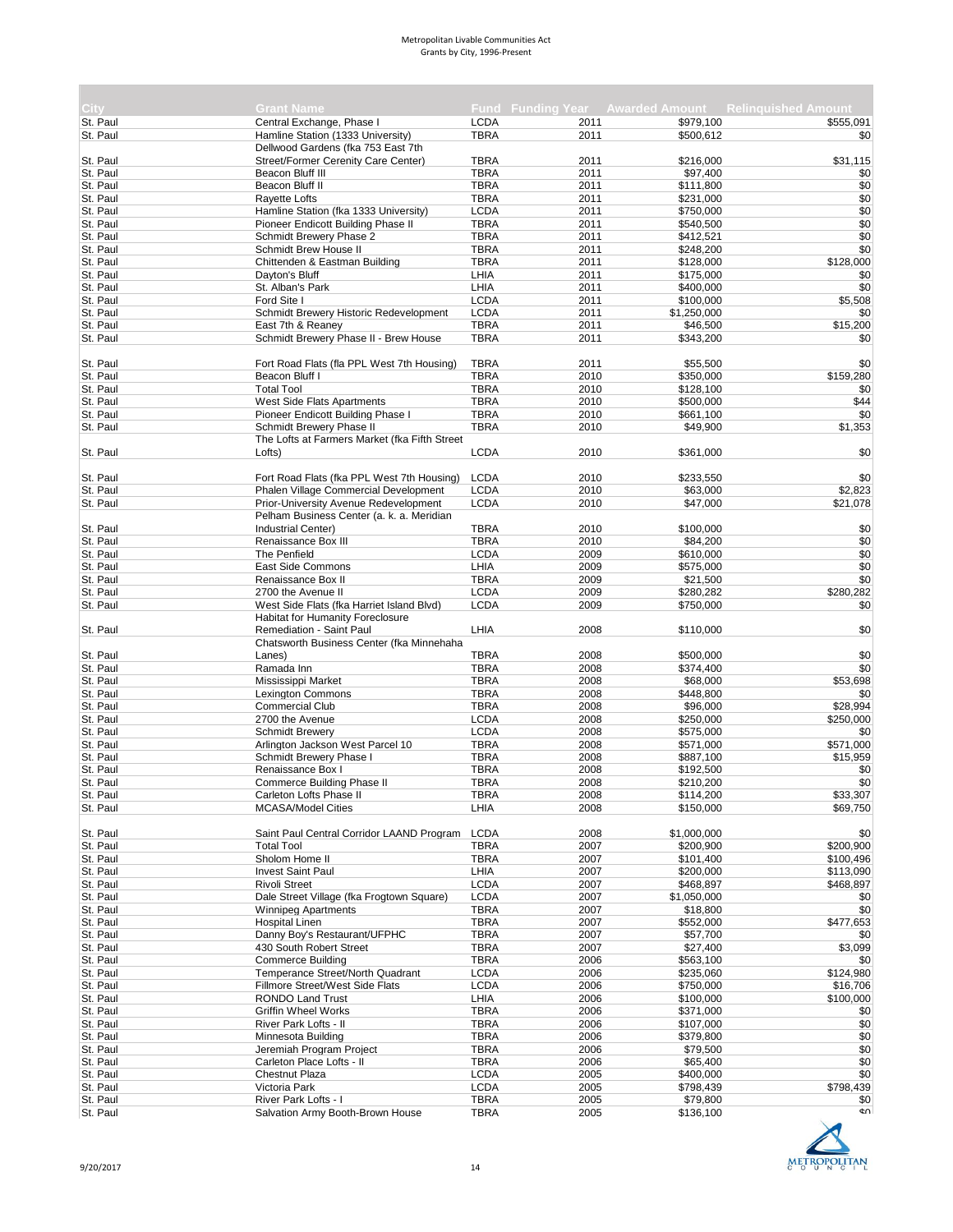| City:                      | <b>Grant Name</b>                                         |                            |              |                       | Fund Funding Year Awarded Amount Relinguished Amount |
|----------------------------|-----------------------------------------------------------|----------------------------|--------------|-----------------------|------------------------------------------------------|
| St. Paul                   | <b>Globe Building Materials</b>                           | <b>TBRA</b>                | 2005         | \$600.000             | \$0                                                  |
| St. Paul                   | Sholom Home                                               | <b>TBRA</b>                | 2005         | \$150,000             | \$0                                                  |
| St. Paul                   | Old Swedish Bank/965 Payne Avenue                         | <b>TBRA</b>                | 2005         | \$79,300              | \$0                                                  |
| St. Paul                   | Hazelwood Terrace                                         | LHIA                       | 2005         | \$150,000             | \$0                                                  |
| St. Paul                   | Carleton Place Lofts - I                                  | <b>TBRA</b>                | 2005         | \$238,058             | \$0                                                  |
| St. Paul                   | <b>Island Station</b>                                     | <b>TBRA</b>                | 2004         | \$500,000             | \$500,000                                            |
| St. Paul                   | The Lowry - II                                            | <b>TBRA</b>                | 2004         | \$300,000             | \$0                                                  |
| St. Paul                   | Llewellyn-West Side Flats                                 | <b>TBRA</b>                | 2004         | \$213.705             | \$0                                                  |
| St. Paul                   | St. Paul Neighborhood Development                         | LHIA                       | 2004         | \$150,000             | \$18,250                                             |
| St. Paul                   | Hmong Funeral Home                                        | <b>TBRA</b>                | 2004         | \$62,500              | \$0                                                  |
| St. Paul                   | Building 17                                               | <b>TBRA</b>                | 2004         | \$50,331              | \$0                                                  |
| St. Paul                   | Crane Ordway                                              | <b>TBRA</b>                | 2004         | \$87,000              | \$0                                                  |
| St. Paul                   | University and Dale Apartments                            | <b>IHA</b>                 | 2004         | \$200,000             | \$0                                                  |
| St. Paul                   | District del Sol                                          | <b>LCDA</b>                | 2003         | \$1,250,000           | \$214,288                                            |
| St. Paul                   | Midtown University Village                                | <b>LCDA</b>                | 2003         | \$550,000             | \$0                                                  |
| St. Paul                   | Koch/Mobil                                                | <b>LCDA</b>                | 2003         | \$900,000             | \$0                                                  |
| St. Paul                   | Mai Village                                               | <b>TBRA</b>                | 2003         | \$75,000              | \$0                                                  |
| St. Paul                   | Dale Street Shops                                         | <b>TBRA</b>                | 2003         | \$700,000             | \$0                                                  |
| St. Paul                   | The Lowry - I                                             | <b>TBRA</b>                | 2003         | \$500,000             | \$0                                                  |
|                            |                                                           |                            |              |                       |                                                      |
| St. Paul                   | Union Brass/Smurfit Housing Development                   | <b>LCDA</b>                | 2003         | \$62,000              | \$13,213                                             |
| St. Paul                   | Westminster Junction - II                                 | <b>TBRA</b>                | 2003         | \$65,000              | \$0                                                  |
| St. Paul                   | St. Paul Housing Production                               | LHIA                       | 2003         | \$150,000             | \$0                                                  |
| St. Paul                   | Westminster Junction - I                                  | <b>TBRA</b>                | 2002         | \$327,500             | \$0                                                  |
| St. Paul                   | Energy Park ABC                                           | <b>TBRA</b>                | 2002         | \$200,000             | \$0                                                  |
| St. Paul                   | <b>Market Lofts</b>                                       | <b>LCDA</b>                | 2002         | \$950,000             | \$482,826                                            |
|                            | University Avenue and Dale Street Transit                 |                            |              |                       |                                                      |
| St. Paul                   | <b>Oriented Development</b>                               | <b>LCDA</b>                | 2002         | \$45,000              | \$0                                                  |
| St. Paul                   | <b>Strauss Building</b>                                   | <b>TBRA</b>                | 2002         | \$166,000             | \$0                                                  |
| St. Paul                   | 1075 Arcade Street                                        | <b>TBRA</b><br><b>TBRA</b> | 2002<br>2002 | \$175,250             | \$0<br>\$378,628                                     |
| St. Paul                   | Lowertown Depot                                           | <b>TBRA</b>                | 2002         | \$378,628             |                                                      |
| St. Paul<br>St. Paul       | U.S. Bank Operations Center - II<br>Parkway Place Housing | <b>TBRA</b>                | 2001         | \$39,259<br>\$175,330 | \$0<br>\$0                                           |
| St. Paul                   | <b>West Side Flats</b>                                    | <b>TBRA</b>                | 2001         | \$221,000             | \$0                                                  |
| St. Paul                   | Pan Asian Urban Village                                   | <b>LCDA</b>                | 2001         | \$600,000             | \$600,000                                            |
|                            | University Avenue Transit Oriented                        |                            |              |                       |                                                      |
| St. Paul                   | Development                                               | <b>LCDA</b>                | 2001         | \$70,000              | \$986                                                |
| St. Paul                   | The Family Project                                        | <b>TBRA</b>                | 2001         | \$525,315             | \$0                                                  |
| St. Paul                   | U.S. Bank Operations Center - I                           | <b>TBRA</b>                | 2001         | \$799,685             | \$0                                                  |
| St. Paul                   | Neighborhood Development Partnership I                    | LHIA                       | 2001         | \$150,000             | \$0                                                  |
|                            | North Quadrant Urban Village - II (fka                    |                            |              |                       |                                                      |
| St. Paul                   | Wacouta Commons and Sibley Park)                          | <b>LCDA</b>                | 2001         | \$650,000             | \$0                                                  |
| St. Paul                   | James J. Hill Building - II                               | <b>TBRA</b>                | 2001         | \$325,000             | \$0                                                  |
| St. Paul                   | Phalen Village Main Street                                | <b>LCDA</b>                | 2000         | \$350,000             | \$350,000                                            |
| St. Paul                   | 750 Pelham Boulevard                                      | <b>TBRA</b>                | 2000         | \$86,000              | \$0                                                  |
| St. Paul                   | Capitol Heights                                           | <b>IHA</b>                 | 2000         | \$300,000             | \$0                                                  |
|                            | Riverview at Upper Landing (fka Upper                     |                            |              |                       |                                                      |
| St. Paul                   | Landing)                                                  | <b>TBRA</b>                | 2000         | \$702,709             | \$0                                                  |
|                            | Cooper Park Apartments (fka Sibley Park                   |                            |              |                       |                                                      |
| St. Paul                   | Apartments)                                               | <b>IHA</b>                 | 2000         | \$500,000             | \$0                                                  |
|                            | Cooper Park Townhomes (afka Essex on the                  |                            |              |                       |                                                      |
| St. Paul                   | Park)                                                     | IHA                        | 2000         | \$450.000             | \$0                                                  |
| St. Paul                   | James J. Hill Building - I                                | <b>TBRA</b>                | 2000         | \$534,000             | \$0                                                  |
| St. Paul                   | Urban Village Zoning Regulations                          | <b>LCDA</b>                | 1999         | \$50,000              | \$0                                                  |
|                            | North Quadrant Urban Village - I (fka                     |                            |              |                       |                                                      |
| St. Paul                   | Wacouta Commons and Sibley Park)                          | <b>LCDA</b>                | 1999         | \$960,000             | \$0                                                  |
| St. Paul                   | 720 Payne Avenue                                          | <b>TBRA</b>                | 1999         | \$405,680             | \$8,802                                              |
| St. Paul                   | <b>Houses to Homes</b>                                    | LHIA                       | 1999         | \$260,000             | \$0                                                  |
|                            | Citgo/Plastics Inc. - II (fka River Bend                  |                            |              |                       |                                                      |
| St. Paul                   | <b>Business Park)</b>                                     | <b>TBRA</b>                | 1999         | \$308,249             | \$0                                                  |
| St. Paul                   | Maxson Steel - II                                         | <b>TBRA</b>                | 1999         | \$609,900             | \$0                                                  |
| St. Paul                   | Williams Hill - III                                       | <b>TBRA</b>                | 1999         | \$144,151             | \$0                                                  |
| St. Paul                   | Main Street on Payne                                      | <b>LCDA</b>                | 1998         | \$750,000             | \$60,342                                             |
| St. Paul                   | Rivercentre Arena                                         | <b>TBRA</b>                | 1998         | \$975,082             | \$0                                                  |
| St. Paul                   | Williams Hill - II                                        | <b>TBRA</b>                | 1998         | \$433,000             | \$0                                                  |
| St. Paul                   | <b>Brewery Neighborhood</b>                               | <b>LCDA</b>                | 1997         | \$750,000             | \$0                                                  |
|                            | Citgo/Plastics Inc. - I (fka River Bend                   |                            |              |                       |                                                      |
| St. Paul                   | <b>Business Park)</b>                                     | <b>TBRA</b>                | 1997         | \$966,859             | \$0                                                  |
| St. Paul                   | Maxson Steel - I                                          | <b>TBRA</b>                | 1997         | \$1,792,805           | \$0                                                  |
| St. Paul                   | Empire Builder Industrial Park Parcel C                   | <b>TBRA</b>                | 1997         | \$438,537             | \$266,239                                            |
| St. Paul                   | Specialty Manufacturing Co.                               | <b>TBRA</b>                | 1997         | \$493,000             | \$10                                                 |
| St. Paul                   | Schnitzer/Watkins Site                                    | <b>TBRA</b>                | 1996         | \$1,035,551           | \$0                                                  |
| St. Paul                   | Williams Hill - I                                         | <b>TBRA</b>                | 1996         | \$714,500             | \$0                                                  |
| St. Paul                   | <b>Riverview West</b>                                     | <b>TBRA</b>                | 1996         | \$154,500             | \$0                                                  |
| St. Paul                   | Phalen Village                                            | <b>LCDA</b>                | 1996         | \$650,000             | \$0                                                  |
| <b>St. Paul Total</b>      |                                                           |                            |              | \$82,104,581          | \$8,131,868                                          |
| St. Paul Park              | <b>Piccadilly Square</b>                                  | <b>TBRA</b>                | 2012         | \$44,600              | \$0                                                  |
| <b>St. Paul Park Total</b> |                                                           |                            |              | \$44,600              | \$0                                                  |
|                            |                                                           |                            |              |                       |                                                      |